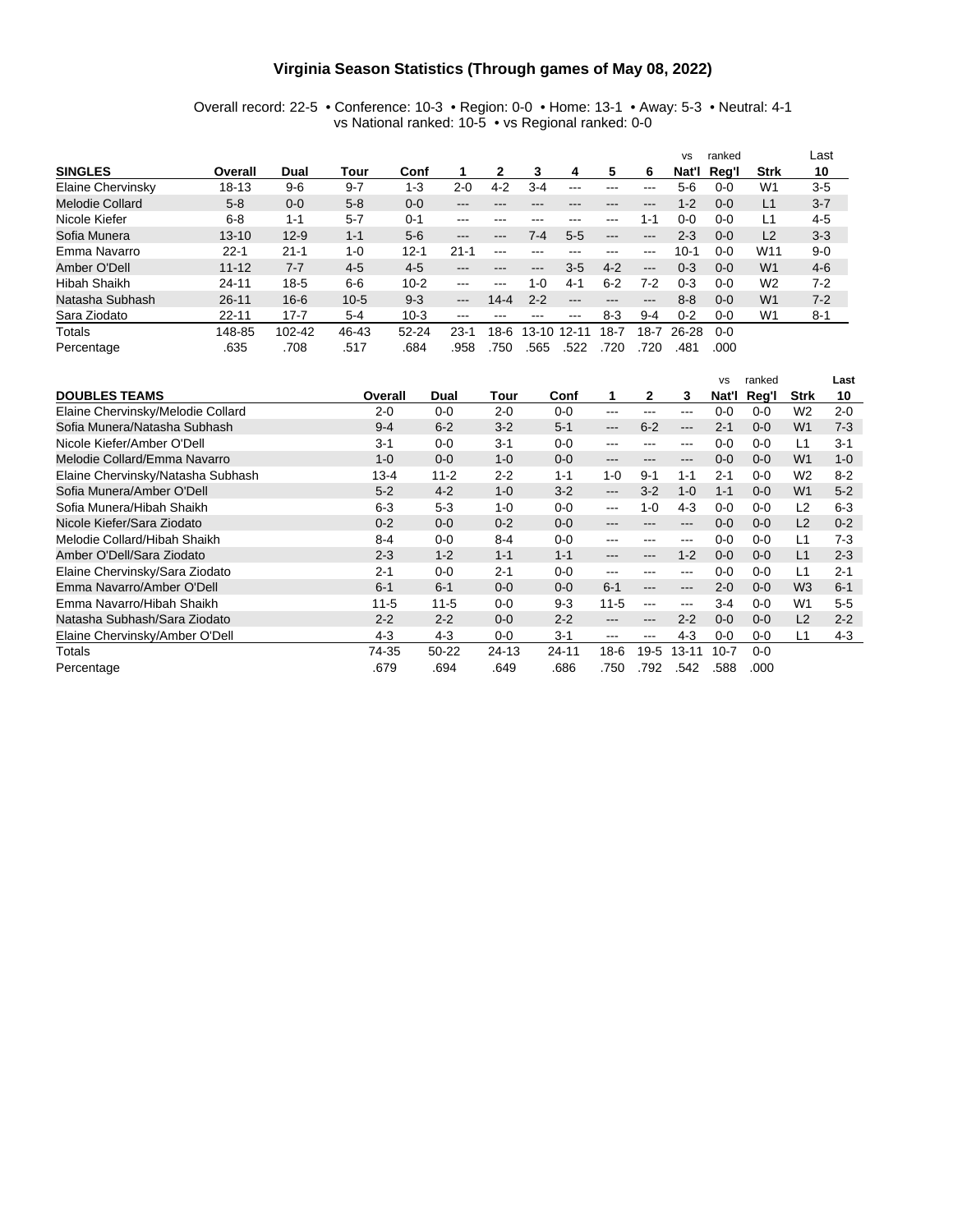### **Virginia Season Statistics (Through games of May 08, 2022)**

| Date              | <b>Opponent</b>                        |              | <b>Score</b>        | Overall                | Conf    | Nat'l | Reg'l |
|-------------------|----------------------------------------|--------------|---------------------|------------------------|---------|-------|-------|
| $9/17 - 19$       | Wahoowa Invitational                   |              |                     | (Charlottesville, Va.) |         |       |       |
| Sept. 23-26, 2021 | Fall Ranked Spotlight Tournament       |              | (Cary, N.C.)        |                        |         |       |       |
| Sept. 24-26       | Kitty Harrison Invitational            |              | (Chapel Hill, N.C.) |                        |         |       |       |
| 10/1-4/2021       | <b>ITA Regional Qualifying</b>         |              | (Lynchburg, Va.)    |                        |         |       |       |
| 10/4-10/2021      | <b>ITA All-American Championships</b>  |              | (Charleston, S.C.)  |                        |         |       |       |
| 10/22-25/2021     | <b>ITA Atlantic Super Regional</b>     |              |                     | (Charlottesville, Va.) |         |       |       |
| 11/4-7/2021       | <b>ITA National Fall Championships</b> |              |                     | (San Diego, Calif.)    |         |       |       |
| 1/15/2022         | <b>MARSHALL</b>                        | W            | $7 - 0$             | $1 - 0$                | $0 - 0$ | #7    |       |
| 1/15/2022         | <b>LONGWOOD</b>                        | W            | $7 - 0$             | $2 - 0$                | $0 - 0$ | #7    |       |
| 1/21/2022         | <b>RICHMOND</b>                        | W            | $7 - 0$             | $3-0$                  | $0 - 0$ | #7    |       |
| 1/28/2022         | <b>JAMES MADISON</b>                   | W            | $4 - 0$             | $4 - 0$                | $0-0$   | #9    |       |
| 1/29/2022         | #16 STANFORD                           | W            | $4 - 3$             | $5-0$                  | $0 - 0$ | #9    |       |
| 2/4/2022          | #18 UCF                                | W            | $5 - 2$             | $6-0$                  | $0-0$   | #7    |       |
| 2/11/2022         | vs #13 Florida Gators                  | W            | $4 - 2$             | $7 - 0$                | $0 - 0$ | #7    |       |
| 2/12/2022         | at #2 North Carolina                   | $\mathbf{L}$ | $1 - 4$             | $7 - 1$                | $0-0$   | #7    |       |
| 2/13/2022         | vs #3 Georgia                          | W            | $4 - 3$             | $8 - 1$                | $0 - 0$ | #7    |       |
| * 2/25/2022       | <b>BOSTONCOLLEGEW</b>                  | W            | $6 - 1$             | $9 - 1$                | $1 - 0$ | #9    |       |
| * 2/27/2022       | #67 SYRACUSE                           | W            | $6 - 1$             | $10-1$                 | $2 - 0$ | #9    |       |
| * 3/4/2022        | at #9 Duke                             | L            | $3 - 4$             | $10 - 2$               | $2 - 1$ | #12   |       |
| * Mar 06, 2022    | at #1 North Carolina                   | L            | $1 - 4$             | $10-3$                 | $2 - 2$ | #12   |       |
| * 3/18/2022       | #59 FLORIDA STATE                      | W            | $6 - 1$             | $11 - 3$               | $3-2$   | #11   |       |
| * 3/20/2022       | #10 MIAMI                              | L            | $1 - 6$             | $11 - 4$               | $3 - 3$ | #11   |       |
| * 3/25/2022       | at Louisville                          | W            | $6 - 1$             | $12 - 4$               | $4 - 3$ | #15   |       |
| * Mar 27, 2022    | at Notre Dame Fighting Irish           | W            | $6 - 1$             | $13 - 4$               | $5-3$   |       |       |
| * 4/2/2022        | at Virginia Tech Women's Tennis        | W            | $6 - 1$             | $14 - 4$               | $6-3$   | #13   |       |
| * 4/8/2022        | #27 WAKE FOREST                        | W            | $5 - 2$             | $15 - 4$               | $7 - 3$ | #14   |       |
| * 4/10/2022       | #3 NC STATE WOLFPACK                   | W            | $4 - 3$             | $16 - 4$               | $8 - 3$ | #14   |       |
| * Apr 15, 2022    | at #57 Clemson                         | W            | $7 - 0$             | $17 - 4$               | $9 - 3$ | #8    |       |
| * Apr 17, 2022    | at #31 Georgia Tech                    | W            | $5-2$               | $18 - 4$               | $10-3$  | #8    |       |
| 04/22/22          | vs #3 NC State                         | W            | $4 - 2$             | $19 - 4$               | $10-3$  | #7    |       |
| 04/23/22          | vs #1 North Carolina                   | W            | $4-2$               | $20 - 4$               | $10-3$  | #7    |       |
| 04/24/22          | vs #5 Duke                             | L            | $1 - 4$             | $20 - 5$               | $10-3$  | #7    |       |
| 5/7/2022          | YOUNGSTOWN STATE                       | W            | $4 - 0$             | $21 - 5$               | $10-3$  | #5    |       |
| 5/8/2022          | #44 PRINCETON                          | W            | $4 - 0$             | $22 - 5$               | $10-3$  | #5    |       |

|                          |           |          |          |         |          |          |         | <b>VS</b> | ranked  |
|--------------------------|-----------|----------|----------|---------|----------|----------|---------|-----------|---------|
| <b>DOUBLES</b>           | Overall   | Dual     | Tour     | Conf    |          | 2        | 3       | Nat'l     | Reg'l   |
| <b>Melodie Collard</b>   | $11 - 4$  | 0-0      | $11 - 4$ | 0-0     | ---      | ---      | ---     | 0-0       | 0-0     |
| <b>Elaine Chervinsky</b> | $21 - 8$  | $15 - 5$ | 6-3      | 4-2     | 1-0      | $9 - 1$  | $5 - 4$ | $2 - 1$   | $0-0$   |
| Amber O'Dell             | $20 - 10$ | $15 - 8$ | $5 - 2$  | 7-4     | $6 - 1$  | $3-2$    | $6 - 5$ | 3-1       | $0 - 0$ |
| Hibah Shaikh             | 25-12     | $16 - 8$ | $9 - 4$  | $9 - 3$ | $11 - 5$ | 1-0      | 4-3     | $3 - 4$   | $0-0$   |
| Nicole Kiefer            | $3-3$     | 0-0      | 3-3      | 0-0     | ---      | ---      | ---     | 0-0       | $0-0$   |
| Emma Navarro             | 18-6      | 17-6     | 1-0      | $9 - 3$ | $17-6$   | ---      | $---$   | $5 - 4$   | $0-0$   |
| Natasha Subhash          | 24-10     | 19-6     | $5 - 4$  | $8 - 4$ | 1-0      | $15 - 3$ | $3-3$   | 4-2       | $0-0$   |
| Sara Ziodato             | $6 - 8$   | 3-4      | $3 - 4$  | 3-3     | $---$    | $---$    | $3 - 4$ | 0-0       | $0-0$   |
| Sofia Munera             | $20 - 9$  | $15 - 7$ | $5 - 2$  | 8-3     | $---$    | $10 - 4$ | $5 - 3$ | 3-2       | 0-0     |
|                          | 74-35     | $50-22$  | 24-13    | 24-11   | $18-6$   | $19 - 5$ | 13-11   | $10-7$    | $0 - 0$ |
| Percentage               | .679      | .694     | .649     | .686    | .750     | .792     | .542    | .588      | .000    |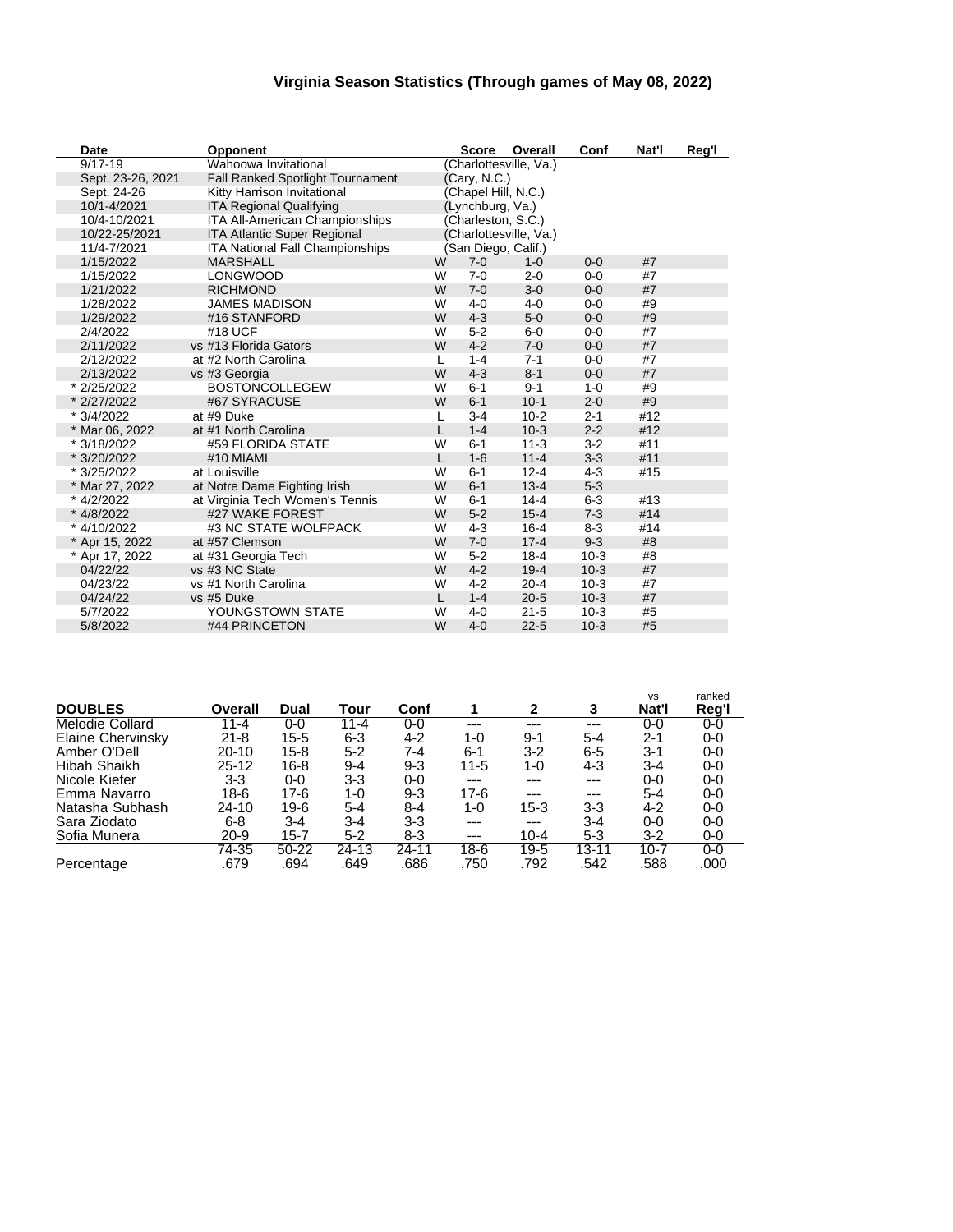#### **Elaine Chervinsky**

| <b>SINGLES</b> |                             | <b>Team/School</b>             |                | Pos Opponent (Rank Nat/Reg) |            | <b>Singles score</b>               |
|----------------|-----------------------------|--------------------------------|----------------|-----------------------------|------------|------------------------------------|
|                | $9/17 - 19$                 | vs Auburn                      |                | t-1 Georgie Axon            |            | Won 7-6, 6-0                       |
|                | $9/17 - 19$                 | vs Old Dominion                |                | t-2 A Viktorovich           |            | Won 6-1, 6-1                       |
|                | $9/17 - 19$                 | vs NC State Wolfpack           |                | t-3 Sophie Abrams           |            | Won 6-4, 6-1                       |
|                | Sept. 23-26                 | vs South Carolina              |                | t-32 Megan Davies (50/-)    |            | Won 4-6, 7-5, 6-3                  |
|                | Sept. 23-26                 | vs NC State Wolfpack           |                | t-16 Alana Smith (23/-)     |            | Lost 6-7, 2-6                      |
|                | Sept. 23-26                 | vs Miami                       |                | t-c Isabella Pfennig (16/-) |            | Won 6-3, 6-4                       |
|                | Sept. 23-26                 | vs Duke                        |                | t-c Chloe Beck              |            | Lost 4-6, 2-6                      |
|                | Sept. 23-26                 | vs Michigan                    |                | t-c Kari Miller (31/-)      |            | Lost 1-6, 4-6                      |
|                | 10/4-10/2021 vs Oklahoma    |                                |                | Q64 Dana Guzman             |            | Lost 6-7, 3-6                      |
|                | 10/4-10/2021 vs Pepperdine  |                                |                | t-C Lisa Zaar               |            |                                    |
|                | 10/22-25/2021 vs Maryland   |                                |                | t-32 Selma Cadar            |            | Won 6-2, 4-6, 7-6                  |
|                |                             | 10/22-25/2021 vs West Virginia |                | t-16 Anastasia Bovolskaya   |            | Won 7-6, 6-3                       |
|                | 10/22-25/2021 vs Penn State |                                |                | t-qf Sofiya Chekhiystova    |            | Won 6-4, 7-5                       |
|                |                             | 10/22-25/2021 vs Old Dominion  |                | t-sf Y Starodubtseva        |            | Won 6-4, 1-6, 7-6                  |
|                | 10/22-25/2021 vs Virginia   |                                |                | t-f Natasha Subhash         |            | Lost 4-6, 2-6                      |
|                | 11/4-7/2021                 | vs Princeton                   |                | t-32 Daria Frayman          |            | Lost $1-6, 2-6$                    |
|                | 11/4-7/2021                 | vs Iowa State                  |                | c16 Thasaporn Naklo         |            | Lost 6-7, 4-6                      |
|                | 1/15/2022                   | Marshall                       |                | 2 Liz Stefancic             |            | Won 6-1, 6-1                       |
|                | 1/15/2022                   | Longwood                       |                | NURGAZIEVA, Emma            |            | Won 6-0, 6-0                       |
|                | 1/21/2022                   | Richmond                       | $2^{\circ}$    | Polina Shitikova            |            | Won 6-0, 6-0                       |
|                | 1/28/2022                   | James Madison                  | $\overline{2}$ | Natalia Nikolopoulou        |            | Won 6-0, 6-3                       |
|                | 1/29/2022                   | #16 Stanford                   |                | 2 Alexandra Yepifanova      |            | Won 6-1, 3-6, 7-5                  |
|                | 2/4/2022                    | #18 UCF                        | 1              | Valeriya Zeleva (64/-)      |            | Won 6-2, 6-1                       |
|                | 2/11/2022                   | vs #13 Florida Gators          |                | 2 Alicia Dudeney            | $\sim 100$ | 2-6, 6-4, 5-3, unf.                |
|                | 2/12/2022                   | at #2 North Carolina           | $\overline{2}$ | Elizabeth Scotty (27/-)     |            | Lost 1-6, 1-6                      |
|                | 2/13/2022                   | vs #3 Georgia                  | 3              | Dasha Vidmanova             |            | Lost 3-6, 6-3, 3-6                 |
| $\star$        | 3/18/2022                   | #59 Florida State              | 3              | Anna Arkadianou             |            | Won 6-2, 1-6, 6-3                  |
| $\star$        | 3/20/2022                   | #10 Miami                      | 2              | Daevenia Achong (56/-)      |            | Lost 6-4, 1-6, 5-7                 |
| $\star$        | 4/10/2022                   | #3 NC State Wolfpack           | 3              | Priska Nugroho (61/-)       |            | Lost $6-7$ (4-7), 2-6              |
| $\star$        | Apr 17, 2022                | at #31 Georgia Tech            | 3              | Ava Hrastar                 |            | Lost 3-6, 2-6                      |
|                | 04/22/22                    | vs #3 NC State                 | 3              | Priska Nugroho (66/-)       |            | Won 6-4, 4-6, 6-3                  |
|                | 04/23/22                    | vs #1 North Carolina           | 3              | Reilly Tran (25/-)          | $\sim 100$ | $6-7$ (5-7), $6-6$ (3-5), unf.     |
|                | 04/24/22                    | vs #5 Duke                     | 3              | Emma Jackson (124/-)        |            | Lost $6-3$ , $3-6$ , $6-7$ $(3-7)$ |
|                | 5/7/2022                    | Youngstown State               | 3              | Marko, Julia                |            | 6-2, 3-2, unf.                     |
|                | 5/8/2022                    | #44 Princeton                  | 3              | Victoria Hu (54/-)          |            | Won 6-2, 6-2                       |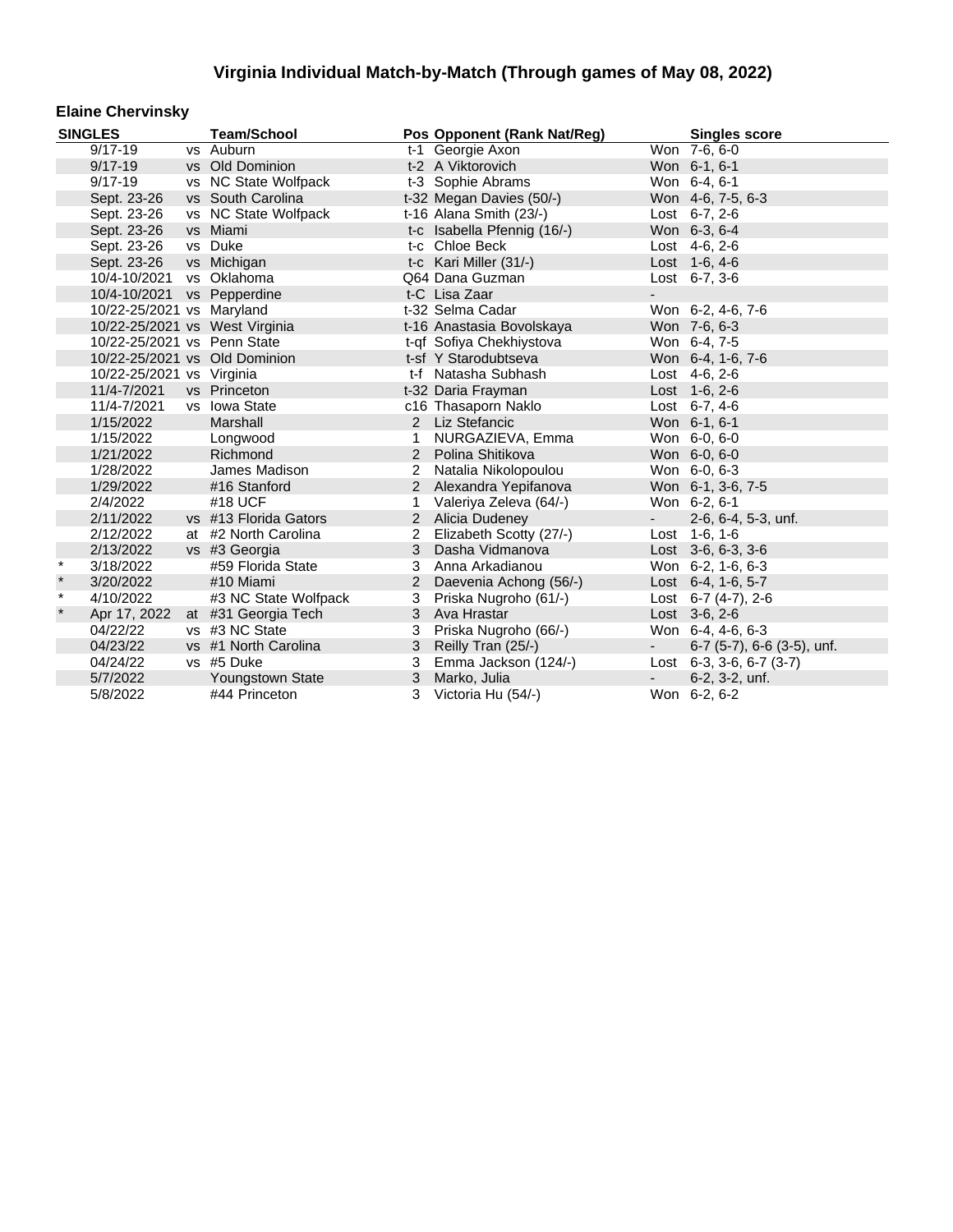### **Elaine Chervinsky**

| <b>DOUBLES</b><br><b>Team/School</b> |                           |                                  |                | Pos Opponent (Rank Nat/Reg)                 |            | Doubles score/partner      |
|--------------------------------------|---------------------------|----------------------------------|----------------|---------------------------------------------|------------|----------------------------|
|                                      | $9/17 - 19$               | vs Auburn                        |                | t-1 Selin Ovunc/Anastasia Astakhova         |            | Won 6-2/Melodie Collard    |
|                                      | $9/17 - 19$               | vs Old Dominion                  |                | t-2 Marina Alcaide/A Viktorovich            |            | Won 6-0/Natasha Subhash    |
|                                      | $9/17 - 19$               | vs NC State Wolfpack             |                | t-3 Abigail Rencheli/Amelia Rajecki         |            | Won 6-2/Melodie Collard    |
|                                      |                           | Sep 23-2 vs Ohio State           |                | L Marzal Martinez/Luna Dormet               |            | Lost 3-6/Natasha Subhash   |
|                                      |                           | Sep 23-2 vs Tennessee            |                | Elonara Molinaro/Tenika McGiffin            |            | Lost 4-6/Natasha Subhash   |
|                                      |                           | Sep 23-2 vs Princeton            |                | Victoria Hu/Neha Velaga                     |            | Won 6-0/Natasha Subhash    |
|                                      |                           | 10/22-25 vs Penn State           |                | t-16 Gabrielle O'Gorman/Sofiya Chekhiystova |            | Won 8-5/Sara Ziodato       |
|                                      |                           | 10/22-25 vs Old Dominion         |                | t-qf Sofia Johnson/Alesya Yakubovich        |            | Won 8-0/Sara Ziodato       |
|                                      |                           | 10/22-25 vs Old Dominion         |                | t-sf T Sasnouskaya/Y Starodubtseva          |            | Lost 1-6, 1-6/Sara Ziodato |
|                                      | 1/15/202 Marshall         |                                  |                | 2 Madi Ballow/Aisling McGrane               |            | Won 6-0/Natasha Subhash    |
|                                      |                           | 1/15/202 Longwood                |                | SAEZ, Maria/HEDERICH, Nina                  | Won        | 6-0/Natasha Subhash        |
|                                      |                           | 1/21/202 Richmond                |                | 2 Polina Shitikova/Carly Cohen              |            | Won 6-1/Natasha Subhash    |
|                                      |                           | 1/28/202 James Madison           |                | Daria Afanasyeva/Kylie Moulin               | Won        | 6-2/Natasha Subhash        |
|                                      |                           | 1/29/202 #16 Stanford            |                | 2 Valencia Xu/Alexandra Yepifanova          |            | Won 7-5/Natasha Subhash    |
|                                      | 2/4/2022 #18 UCF          |                                  |                | Valeriya Zeleva/Evgeniya Levashova (50/-)   | Won        | 6-2/Natasha Subhash        |
|                                      |                           | $2/11/202$ vs #13 Florida Gators | $2^{\circ}$    | Alicia Dudeney/Bente Spee (27/-)            | Lost       | 6-7 (8-10)/Natasha Subhash |
|                                      |                           | 2/12/202 at #2 North Carolina    |                | Cameron Morra/Carson Tanguilig (56/-)       | Won        | 6-4/Natasha Subhash        |
|                                      |                           | 2/13/202 vs #3 Georgia           | $\overline{2}$ | Mell Reasco/Dasha Vidmanova                 | <b>Won</b> | 7-5/Natasha Subhash        |
| $\ast$                               |                           | 3/18/202 #59 Florida State       | 3              | Olympe Lancelot/Lesedi Jacobs               | <b>Won</b> | 6-0/Natasha Subhash        |
| $\star$                              |                           | 3/20/202 #10 Miami               | 3              | Isabella Pfennig/Audrey Boch-Collins        | Lost       | 2-6/Natasha Subhash        |
| $\ast$                               |                           | 4/8/2022 #27 Wake Forest         | 3              | Carolyn Campana/Mia Ahmad                   | <b>Won</b> | 7-5/Amber O'Dell           |
| $\star$                              |                           | 4/10/202 #3 NC State Wolfpack    | 3              | Priska Nugroho/Sophie Abrams                | Won        | 6-3/Amber O'Dell           |
| $\ast$                               | Apr 15                    | at #57 Clemson                   | 3              | Daniella Medvedeva/Jenna Thompson           | Won        | 6-2/Amber O'Dell           |
| $\star$                              | Apr 17                    | at #31 Georgia Tech              | 3              | Gia Cohen/Ruth Marsh                        | Lost       | 2-6/Amber O'Dell           |
|                                      |                           | 04/22/22 vs #3 NC State          | 3              | Sophie Abrams/Priska Nugroho                | Lost       | 1-6/Amber O'Dell           |
|                                      |                           | 04/23/22 vs #1 North Carolina    | 3              | Reilly Tran/Cameron Morra                   | <b>Won</b> | 6-4/Amber O'Dell           |
|                                      |                           | 04/24/22 vs #5 Duke              | 3              | Eliza Omirou/Margaryta Bilokin              | Lost       | 2-6/Amber O'Dell           |
|                                      | 5/7/2022 Youngstown State |                                  | $\mathbf{2}$   | Stanmore, Jessica/Minich, Lili              | Won        | 6-0/Natasha Subhash        |
|                                      |                           | 5/8/2022 #44 Princeton           | $\overline{2}$ | Daria Frayman/Nathalie Rodilosso            |            | Won 6-3/Natasha Subhash    |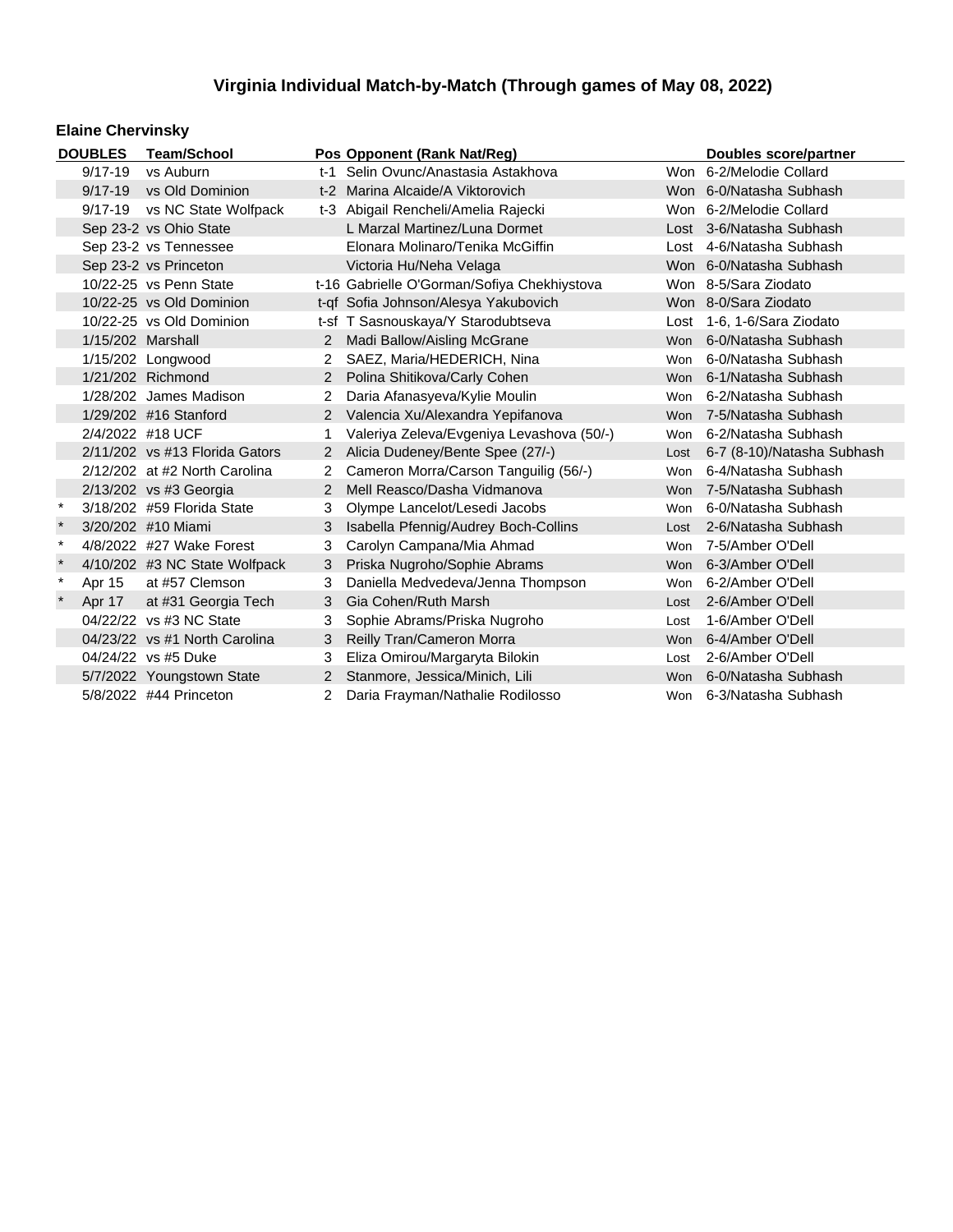#### **Melodie Collard**

| <b>SINGLES</b>                | <b>Team/School</b>   | Pos Opponent (Rank Nat/Reg)    | <b>Singles score</b>  |
|-------------------------------|----------------------|--------------------------------|-----------------------|
| $9/17 - 19$                   | vs Auburn            | t-1 Selin Ovunc                | Won 6-1, 6-4          |
| $9/17 - 19$                   | vs Old Dominion      | t-2 T Sasnouskaya              | Won 0-6, 7-6, 10-8    |
| $9/17 - 19$                   | vs NC State Wolfpack | t-3 Abigail Rencheli           | Lost $3-6, 6-3, 6-10$ |
| Sept. 23-26                   | vs South Carolina    | t-32 Ayana Akli (29/-)         | Won 6-3, 7-5          |
| Sept. 23-26                   | vs North Carolina    | t-16 Carson Tanguilig          | Lost $4-6, 6-7$       |
| Sept. 23-26                   | vs Ohio State        | t-c Irina Cantos Siemers (7/-) | Lost $1-6$ , $1-6$    |
| Sept. 23-26                   | vs Michigan          | t-c Nicole Hammond             | Lost $2-6, 4-6$       |
| Sept. 23-26                   | vs Michigan          | t-c Jaedan Brown (122/-)       | $Last 2-6, 3-6$       |
| 10/4-10/2021                  | vs Texas             | Q64 Kylie Collins              | $Last 1-6, 0-6$       |
| 10/4-10/2021                  | vs Wake Forest       | t-C Anna Campana               | Lost 3-4, retired     |
| 10/22-25/2021 vs Old Dominion |                      | t-32 Sofia Johnson             | Won 6-3, 6-3          |
| 10/22-25/2021 vs Maryland     |                      | t-16 Marta Perez Mar           | Won 6-3, 6-1          |
| 10/22-25/2021 vs Old Dominion |                      | t-qf T Sasnouskaya             | Lost 2-6, 3-6         |

|         | DOUBLES Team/School          | Pos Opponent (Rank Nat/Req)             | Doubles score/partner            |
|---------|------------------------------|-----------------------------------------|----------------------------------|
| 9/17-19 | vs Auburn                    | t-1 Selin Ovunc/Anastasia Astakhova     | Won 6-2/Elaine Chervinsky        |
|         | 9/17-19 vs Old Dominion      | t-2 Y Starodubtseva/T Sasnouskaya       | Won 7-5/Emma Navarro             |
|         | 9/17-19 vs NC State Wolfpack | t-3 Abigail Rencheli/Amelia Rajecki     | Won 6-2/Elaine Chervinsky        |
|         | Sep 23-2 vs UCF              | Marie Mattel/Nandini Sharma             | Lost 6-7 (0-5)/Hibah Shaikh      |
|         | Sep 23-2 vs Princeton        | Victoria Hu/Neha Velaga                 | Won 6-4/Hibah Shaikh             |
|         | Sep 23-2 vs Tennessee        | Tenika McGiffin/Elonara Molinaro        | Won 6-1/Hibah Shaikh             |
|         | 10/22-25 vs Penn State       | t-16 Karly Friedland/Alexandra Nielsen  | Won 8-7/Hibah Shaikh             |
|         | 10/22-25 vs West Virginia    | t-qf Momoko Nagato/Penny Hsieh          | Won 8-6/Hibah Shaikh             |
|         | 10/22-25 vs Maryland         | t-sf JoJo Bach/Marta Perez Mar          | Won 6-3, 6-4/Hibah Shaikh        |
|         | 10/22-25 vs Old Dominion     | t-f T Sasnouskaya/Y Starodubtseva       | Lost 7-6, 6-7, 4-10/Hibah Shaikh |
|         | $11/4 - 7/2$ vs Stanford     | t-16 Connie Ma/Angelica Blake           | Lost 6-3, 2-6, 5-10/Hibah Shaikh |
|         | 11/4-7/2 vs Yale             | C16 Jessie Gong/Chelsea Kung            | Won 6-3, 7-5/Hibah Shaikh        |
|         | $11/4 - 7/2$ vs Alabama      | CQ Loudmilla Bencheikh/Anne Marie Hiser | Won 6-4, 6-0/Hibah Shaikh        |
|         | 11/4-7/2 vs Penn             | CS Iulia Bryzgalova/Marija Curnic       | Won 2-6, 7-6, 10-6/Hibah Shaikh  |
|         | 11/4-7/2 vs Florida          | t-CF Carly Briggs/Marlee Zein           | Lost 3-6, 6-4, 9-11/Hibah Shaikh |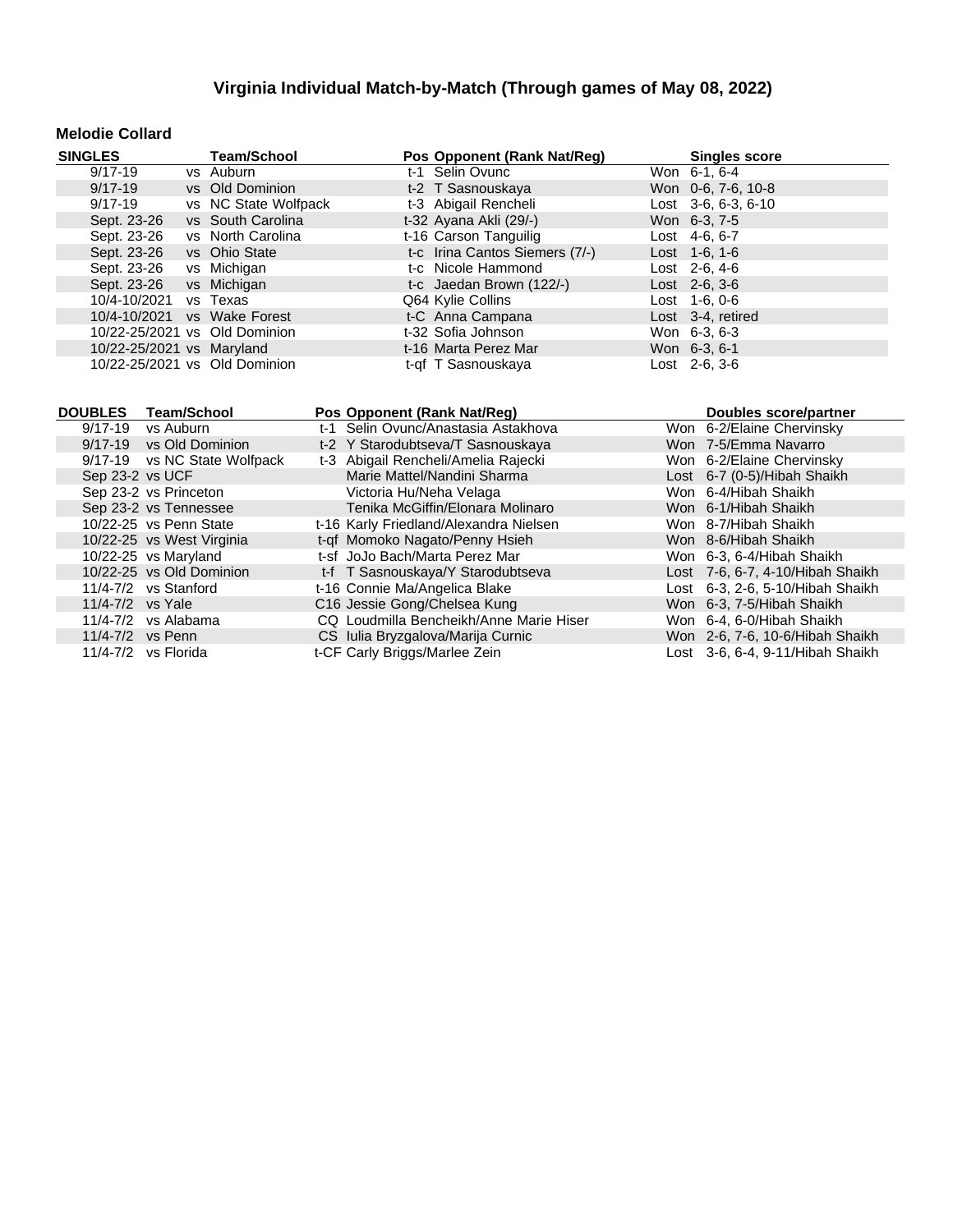#### **Nicole Kiefer**

| <b>SINGLES</b> |             | <b>Team/School</b>             |   | Pos Opponent (Rank Nat/Reg) | <b>Singles score</b> |                                   |
|----------------|-------------|--------------------------------|---|-----------------------------|----------------------|-----------------------------------|
|                | 9/17-19     | vs Kansas                      |   | t-1 Tiffany Legarde         |                      | $\overline{\text{Last}}$ 2-6, 0-6 |
|                | $9/17 - 19$ | vs Penn State                  |   | t-3 Danielle Alamo          |                      | Won 6-2, 6-3                      |
|                | Sept. 24-26 | vs Old Dominion                |   | t-16 Y Starodubtseva        |                      | Lost $1-6$ , $1-6$                |
|                | Sept. 24-26 | vs Florida                     |   | t-c Emily De Oliveira       |                      | Won 0-6, 6-3, 10-6                |
|                | Sept. 24-26 | vs Northwestern                |   | t-c Maria Shusharina        |                      | Lost $0-6, 2-6$                   |
|                | Sept. 24-26 | vs Wake Forest                 |   | t-c Peyton Pesavento        |                      | $Last \, 3-6, 3-6$                |
|                | 10/1-4/2021 | vs Virginia Tech               |   | t-64 Dariya Radulova        |                      | Lost $6-7.4-6$                    |
|                | 10/1-4/2021 | vs Longwood                    |   | t-c Maria Saez              |                      | Won 7-5, 6-2                      |
|                | 10/1-4/2021 | vs Virginia Tech               |   | t-C Erika Cheng             |                      | $Last 2-6, 2-6$                   |
|                | 10/1-4/2021 | vs William & Mary              |   | t-C Lisa Fukutoku           |                      | Lost $2-6, 6-2, 6-10$             |
|                |             | 10/22-25/2021 vs West Virginia |   | t-c Momoko Nagato           |                      | Won 0-6, 6-4, 10-7                |
|                |             | 10/22-25/2021 vs Old Dominion  |   | t-c Sahar Biran             |                      | Won 6-2, 4-6, 10-4                |
|                | 1/15/2022   | Longwood                       | 6 | HINCU, Alexandra            |                      | Won 6-0, 6-0                      |
| $\star$        | 4/2/2022    | at Virginia Tech Women's Tenni |   | 6 Charlotte Cartledge       |                      | Lost $0-6, 6-3, 0-1$ (5-10)       |

|         | DOUBLES Team/School       | Pos Opponent (Rank Nat/Req)                | Doubles score/partner |
|---------|---------------------------|--------------------------------------------|-----------------------|
| 9/17-19 | vs Kansas                 | t-1 Sonia Smagina/M Manyoma-Velasquez      | Won 6-4/Amber O'Dell  |
|         | 9/17-19 vs Penn State     | t-3 Sofiya Chekhlystova/Gabrielle O'Gorman | Lost 3-6/Sara Ziodato |
|         | Sep 24-2 vs Iowa State    | Thasaporn Naklo/Christin Hsieh             | Lost 0-6/Sara Ziodato |
|         | 10/1-4/2 vs Virginia Tech | t-32 Charlotte Cartledge/Rita Pinto        | Won 6-1/Amber O'Dell  |
|         | $10/1 - 4/2$ vs Richmond  | t-16 Helen Heiberg/Marta Buendia           | Won 6-4/Amber O'Dell  |
|         | 10/1-4/2 vs West Virginia | t-Q Penny Hsieh/Momoko Nagato              | Lost 0-6/Amber O'Dell |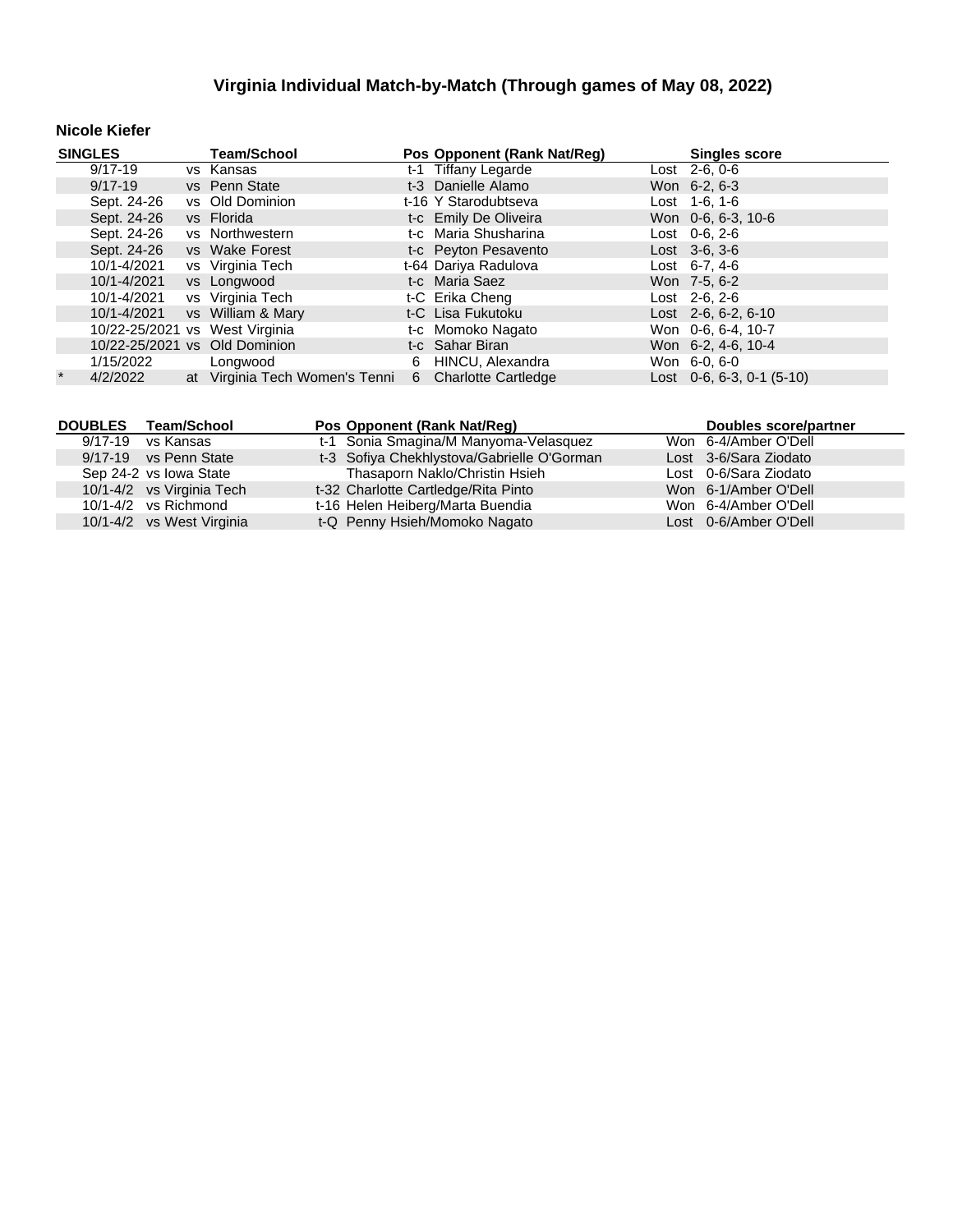#### **Sofia Munera**

|         | <b>SINGLES</b>              | <b>Team/School</b>                        |                | Pos Opponent (Rank Nat/Reg) |                          | <b>Singles score</b>         |
|---------|-----------------------------|-------------------------------------------|----------------|-----------------------------|--------------------------|------------------------------|
|         | $9/17 - 19$                 | vs Penn State                             |                | t-3 Alexandra Nielsen       |                          | Won 7-5, 4-6, 15-13          |
|         | 10/22-25/2021 vs Penn State |                                           |                | t-32 Yvonna Zuffova         |                          | Lost 5-7, 4-5, retired       |
|         | 1/15/2022                   | Marshall                                  |                | 4 Aisling McGrane           |                          | Won 6-0, 6-0                 |
|         | 1/15/2022                   | Longwood                                  |                | 3 CZERNY, Wiktoria          |                          | Won 6-1, 6-3                 |
|         | 1/21/2022                   | Richmond                                  | 3              | Carly Cohen                 |                          | Won 6-1, 6-2                 |
|         | 1/28/2022                   | James Madison                             | $\overline{4}$ | Amanda Nord                 |                          | Won 6-1, 6-2                 |
|         | 1/29/2022                   | #16 Stanford                              | 4              | Ana Geller                  |                          | Won 6-2, 4-6, 6-1            |
|         | 2/4/2022                    | #18 UCF                                   |                | 3 Noel Saidenova            |                          | Lost 4-6, 6-4, 3-4, retired  |
|         | 2/11/2022                   | vs #13 Florida Gators                     | 4              | Emma Shelton (84/-)         |                          | Won 6-1, 6-3                 |
|         | 2/12/2022                   | at #2 North Carolina                      |                | 4 Fiona Crawley (19/-)      |                          | $Last 2-6, 3-6$              |
|         | 2/13/2022                   | vs #3 Georgia                             | 4              | Morgan Coppoc (119/-)       |                          | Won 5-7, 6-4, 6-4            |
| $\ast$  | 2/25/2022                   | BostonCollegeW                            | 3              | Laura Lopez                 |                          | Won 7-5, 6-0                 |
| $\star$ | 2/27/2022                   | #67 Syracuse                              | 3              | Polina Kozyreva             |                          | Lost 7-6 (7-5), 1-2, retired |
| $\star$ | 3/4/2022                    | at #9 Duke                                | 3              | Kelly Chen                  |                          | Lost 3-6, 3-6                |
| $\star$ | Mar 06, 2022                | at #1 North Carolina                      | 3              | Reilly Tran (10/-)          |                          | Lost 2-6, 5-7                |
| $\star$ | 3/20/2022                   | #10 Miami                                 | 4              | Maya Tahan                  |                          | Lost 5-7, 5-7                |
| $\star$ | 3/25/2022                   | at Louisville                             | 3              | Sasha Gorchanyuk            |                          | Won 6-1, 6-3                 |
| $\star$ |                             | Mar 27, 2022 at Notre Dame Fighting Irish | 3              | Carrie Beckman              |                          | Won 6-4, 6-1                 |
| $\star$ | 4/8/2022                    | #27 Wake Forest                           | 3              | Anna Brylin                 |                          | Won 6-0, 4-6, 6-3            |
| $\star$ | 4/10/2022                   | #3 NC State Wolfpack                      | 4              | Amelia Rajecki              |                          | Lost 1-6, 4-6                |
| $\star$ | Apr 15, 2022                | at #57 Clemson                            | 3              | Jenna Thompson              |                          | Won 7-5, 6-0                 |
|         | Apr 17, 2022                | at #31 Georgia Tech                       | $\overline{4}$ | Mahak Jain                  |                          | Lost $0-6$ , $6-7$ $(3-7)$   |
|         | 04/22/22                    | vs #3 NC State                            | 4              | Nell Miller                 |                          | 1-6, 7-6 (7-4), 4-3, unf.    |
|         | 04/23/22                    | vs #1 North Carolina                      |                | 4 Fiona Crawley (55/-)      |                          | Lost $3-6, 2-6$              |
|         | 04/24/22                    | vs #5 Duke                                | 4              | Kelly Chen (100/-)          | $\blacksquare$           | 7-5, 4-6, 5-4, unf.          |
|         | 5/7/2022                    | Youngstown State                          |                | 4 Rigazio, Elisa            |                          | $6-3, 2-2, \text{unf.}$      |
|         | 5/8/2022                    | #44 Princeton                             |                | 4 Brianna Shvets (77/-)     | $\overline{\phantom{a}}$ | 7-5, 3-4, unf.               |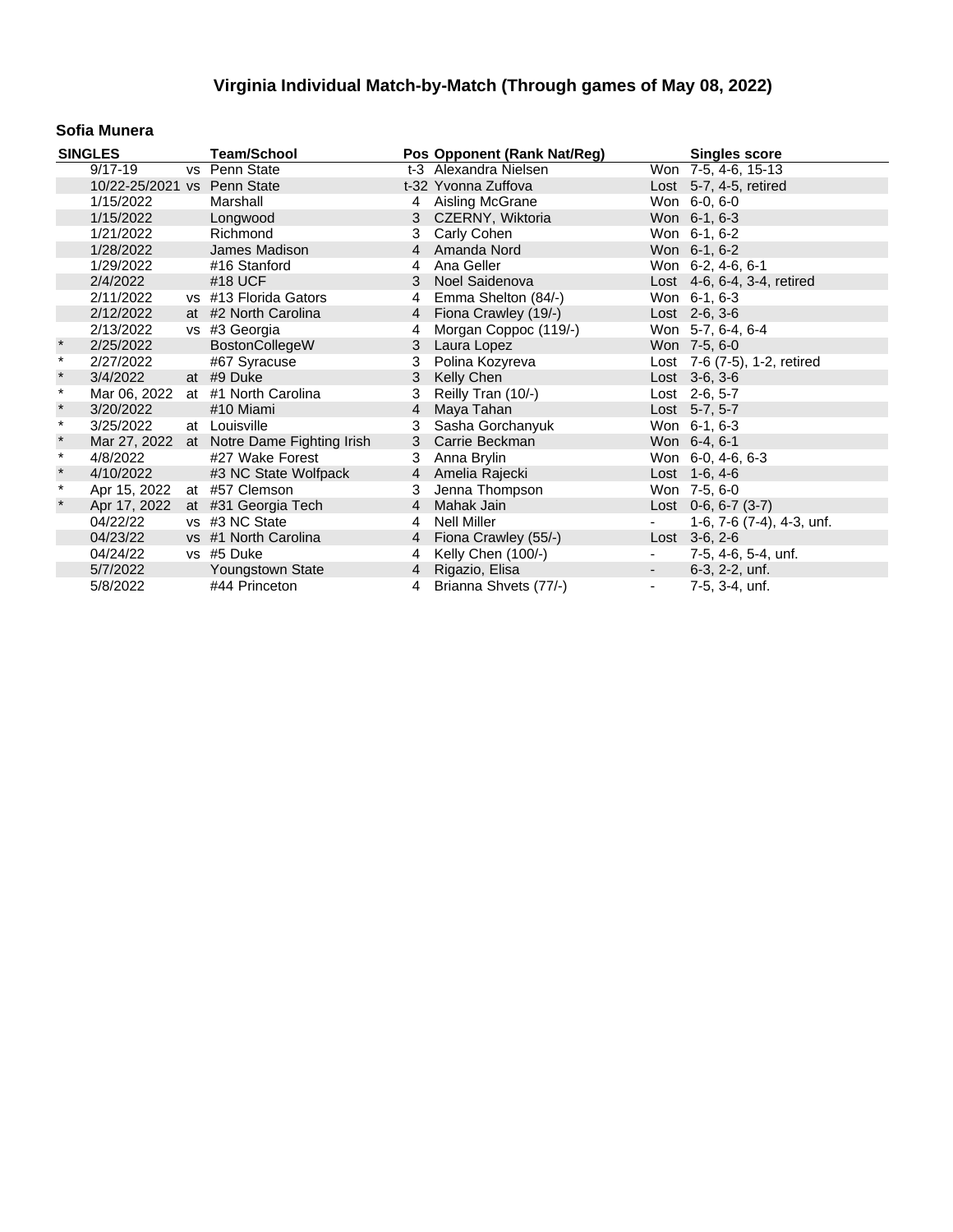#### **Sofia Munera**

| <b>DOUBLES</b> |                   | <b>Team/School</b>                |                | Pos Opponent (Rank Nat/Reg)                | Doubles score/partner |                                   |
|----------------|-------------------|-----------------------------------|----------------|--------------------------------------------|-----------------------|-----------------------------------|
|                | $9/17 - 19$       | vs Auburn                         |                | t-1 Georgie Axon/Madeline Meredith         |                       | Won 7-6/Natasha Subhash           |
|                | $9/17 - 19$       | vs Old Dominion                   |                | t-2 Sahar Biran/Alesya Yakubovich          |                       | Won 6-2/Amber O'Dell              |
|                | $9/17 - 19$       | vs NC State Wolfpack              |                | t-3 Sophie Abrams/Sara Nayar               |                       | Won 6-3/Hibah Shaikh              |
|                |                   | 10/22-25 vs George Washington     |                | t-16 Stella Wiesemann/Katarina Marinkovikj |                       | Won 8-4/Natasha Subhash           |
|                |                   | 10/22-25 vs Maryland              |                | t-qf Marta Perez Mar/JoJo Bach             |                       | Lost 7-8/Natasha Subhash          |
|                |                   | 11/4-7/2 vs Northwestern          |                | t-16 Hannah McColgan/Sydney Pratt          |                       | Won 7-5, 5-7, 10-6/Natasha Subhas |
|                |                   | 11/4-7/2 vs North Carolina        |                | t-Q Cameron Morra/Carson Tanguilig         |                       | Lost 3-6, 2-6/Natasha Subhash     |
|                | 1/15/202 Marshall |                                   | 3              | Jutte Van Hansewyck/Gabrielle Clairotte    | Won                   | 6-1/Hibah Shaikh                  |
|                |                   | 1/15/202 Longwood                 | 3              | JOLLIFF, Briee/BARTON, Zoe                 | Won                   | 6-1/Hibah Shaikh                  |
|                |                   | 1/21/202 Richmond                 | 3              | Helene Heiberg/Marta Buendia               | Won                   | 6-1/Hibah Shaikh                  |
|                |                   | 1/28/202 James Madison            | 3              | Amanda Nord/Natalia Nikolopoulou           | Won                   | 6-1/Hibah Shaikh                  |
|                |                   | 1/29/202 #16 Stanford             | 3              | Ana Geller/Niluka Madurawe                 | Lost                  | 5-7/Hibah Shaikh                  |
|                |                   | 2/4/2022 #18 UCF                  | $\overline{2}$ | Marie Mattel/Nadja Bay Christians          | Won                   | 6-4/Hibah Shaikh                  |
|                |                   | $2/11/202$ vs #13 Florida Gators  | 3              | McCartney Kessler/Emma Shelton             |                       | Lost 6-7 (3-7)/Hibah Shaikh       |
|                |                   | 2/12/202 at #2 North Carolina     | 3              | Alle Sanford/Reilly Tran                   | Lost                  | 3-6/Hibah Shaikh                  |
|                |                   | 2/13/202 vs #3 Georgia            | 3              | Lea Ma/Meg Kowalski                        |                       | 5-4, unf./Hibah Shaikh            |
| $\ast$         |                   | 2/25/202 BostonCollegeW           | 2              | Stephanie Sanchez/Plobrung Plipuech        | Won                   | 6-2/Amber O'Dell                  |
| $\star$        |                   | 2/27/202 #67 Syracuse             | $\overline{2}$ | Polina Kozyreva/Miyuka Kimoto              |                       | Won 6-0/Amber O'Dell              |
| $\ast$         |                   | 3/4/2022 at #9 Duke               | 2              | Chloe Beck/Margaryta Bilokin (32/-)        | Won                   | 6-4/Amber O'Dell                  |
|                | Mar 06            | at #1 North Carolina              | $\overline{2}$ | Elizabeth Scotty/Alle Sanford              |                       | Lost 4-6/Amber O'Dell             |
| $\star$        |                   | 3/18/202 #59 Florida State        | 2              | Vic Allen/Kianah Motosono                  |                       | 3-3, unf./Amber O'Dell            |
|                |                   | 3/20/202 #10 Miami                | 2              | Maya Tahan/Diana Khodan (72/-)             |                       | Lost 0-6/Amber O'Dell             |
| $\ast$         |                   | 3/25/202 at Louisville            | 2              | Tatiana Simova/Andrea Di Palma             | $\sim$                | 5-4, unf./Natasha Subhash         |
| $\pmb{\ast}$   | Mar 27            | at Notre Dame Fighting Iri        | $\overline{2}$ | Julia Andreach/Meghan Coleman              | Won                   | 6-3/Natasha Subhash               |
| $\ast$         |                   | 4/2/2022 at Virginia Tech Women's | $\overline{2}$ | Annie Clark/Katie Andreini                 | Won                   | 6-2/Natasha Subhash               |
| $\star$        |                   | 4/8/2022 #27 Wake Forest          | $2^{\circ}$    | Samantha Martinelli/Peyton Pesavento       |                       | Won 6-3/Natasha Subhash           |
| $\ast$         |                   | 4/10/202 #3 NC State Wolfpack     | $\mathbf{2}$   | Amelia Rajecki/Abigail Rencheli (26/-)     | Lost                  | 4-6/Natasha Subhash               |
|                | Apr 15            | at #57 Clemson                    | $\overline{2}$ | Cristina Mayorova/Eleni Louka              | Won                   | 6-4/Natasha Subhash               |
| $\ast$         | Apr 17            | at #31 Georgia Tech               | 2              | Kylie Bilchev/Ava Hrastar (34/-)           | Won                   | 7-6 (10-8)/Natasha Subhash        |
|                |                   | 04/22/22 vs #3 NC State           | 2 <sup>1</sup> | Amelia Rajecki/Abigail Rencheli (26/-)     | ÷.                    | 4-5, unf./Natasha Subhash         |
|                |                   | 04/23/22 vs #1 North Carolina     | 2              | Alle Sanford/Carson Tanguilig              | Lost                  | 1-6/Natasha Subhash               |
|                |                   | 04/24/22 vs #5 Duke               | $\overline{2}$ | Chloe Beck/Ellie Coleman (27/-)            | <b>Won</b>            | 6-1/Natasha Subhash               |
|                |                   | 5/7/2022 Youngstown State         | 3              | Rigazio, Elisa/Masarikova, Eliska          |                       | 2-5, unf./Amber O'Dell            |
|                |                   | 5/8/2022 #44 Princeton            | 3              | Zoe Howard/Neha Velaga                     |                       | Won 7-5/Amber O'Dell              |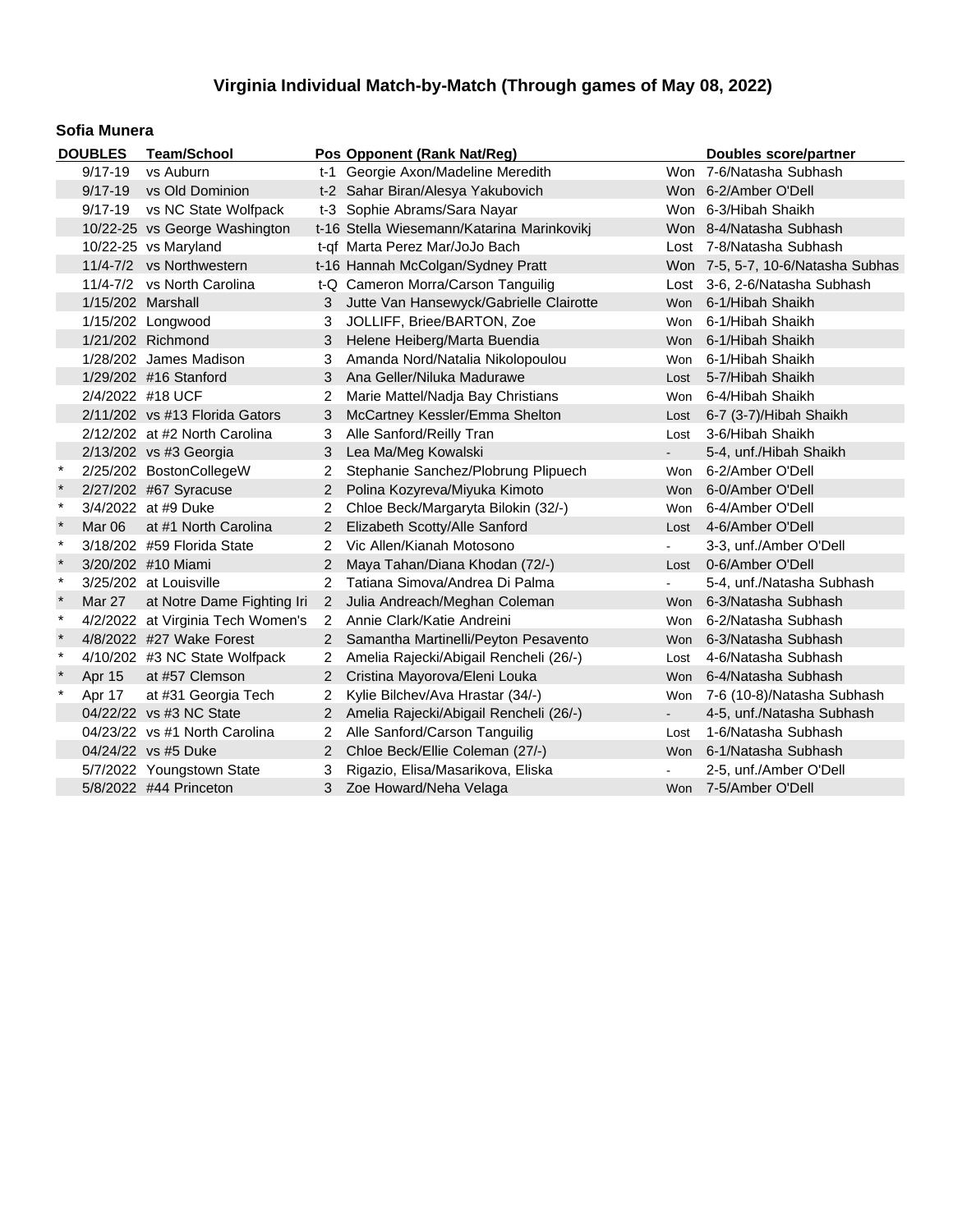#### **Emma Navarro**

| <b>SINGLES</b> |              |  | <b>Team/School</b>                |              | Pos Opponent (Rank Nat/Reg) |        | <b>Singles score</b>    |
|----------------|--------------|--|-----------------------------------|--------------|-----------------------------|--------|-------------------------|
|                | $9/17 - 19$  |  | vs Old Dominion                   |              | t-2 Y Starodubtseva         |        | Won 4-6, 6-3, 13-11     |
|                | 1/15/2022    |  | Marshall                          | 1            | Emma Vanderheyden           |        | Won 6-3, 6-2            |
|                | 1/21/2022    |  | Richmond                          | 1            | <b>Emily Dunbar</b>         |        | Won 6-1, 6-0            |
|                | 1/28/2022    |  | James Madison                     | 1            | Daria Afanasyeva            | $\sim$ | $6-3, 5-3, \text{unf.}$ |
|                | 1/29/2022    |  | #16 Stanford                      |              | Connie Ma                   |        | Won 6-2, 6-7 (5-7), 6-4 |
|                | 2/11/2022    |  | vs #13 Florida Gators             | 1            | <b>McCartney Kessler</b>    |        | Won 3-6, 6-4, 6-2       |
|                | 2/12/2022    |  | at #2 North Carolina              |              | Cameron Morra (4/-)         |        | 6-1, 4-5, unf.          |
|                | 2/13/2022    |  | vs #3 Georgia                     | $\mathbf{1}$ | Lea Ma (39/-)               |        | Won 6-0, 6-1            |
| $\ast$         | 2/25/2022    |  | BostonCollegeW                    |              | Marice Aguiar               |        | Won 6-1, 6-0            |
| $\ast$         | 2/27/2022    |  | #67 Syracuse                      |              | V. Kanapatskaya             |        | Won 6-0, 6-2            |
| $\star$        | 3/4/2022     |  | at #9 Duke                        |              | Georgia Drummy (19/-)       |        | Won 6-2, 6-4            |
| $\pmb{\ast}$   |              |  | Mar 06, 2022 at #1 North Carolina |              | Cameron Morra (7/-)         |        | Won 6-3, 6-3            |
| $\star$        | 3/18/2022    |  | #59 Florida State                 | 1            | Petra Hule (16/-)           |        | Won 6-3, 6-2            |
| $\ast$         | 3/20/2022    |  | #10 Miami                         |              | Eden Richardson (58/-)      |        | Lost $3-6, 3-6$         |
| $\star$        | 3/25/2022    |  | at Louisville                     | 1            | Andrea Di Palma             |        | Won 6-3, 6-4            |
| $\star$        | Mar 27, 2022 |  | at Notre Dame Fighting Irish      | $\mathbf{1}$ | Page Freeman                |        | Won 6-2, 6-2            |
| $\star$        | 4/2/2022     |  | at Virginia Tech Women's Tenni    | $\mathbf{1}$ | Elizabet Danailova          |        | Won 6-1, 6-0            |
| $\ast$         | 4/8/2022     |  | #27 Wake Forest                   |              | 1 Carolyn Campana (35/-)    |        | Won 6-2, 6-2            |
| $\star$        | 4/10/2022    |  | #3 NC State Wolfpack              | 1            | Jaeda Daniel (12/-)         |        | Won 6-4, 6-1            |
| $\star$        | Apr 15, 2022 |  | at #57 Clemson                    |              | Eleni Louka                 |        | Won 6-0, 7-5            |
| $\star$        | Apr 17, 2022 |  | at #31 Georgia Tech               | 1            | Carol Lee (32/-)            |        | Won 6-4, 6-3            |
|                | 04/22/22     |  | vs #3 NC State                    | 1            | Jaeda Daniel (12/-)         |        | Won 6-3, 3-6, 6-0       |
|                | 04/23/22     |  | vs #1 North Carolina              |              | Cameron Morra (4/-)         |        | Won 6-1, 6-0            |
|                | 04/24/22     |  | vs #5 Duke                        |              | Chloe Beck (8/-)            |        | Won 6-4, 6-2            |
|                | 5/7/2022     |  | Youngstown State                  |              | Rosas, Cecilia              |        | Won 6-0, 6-2            |
|                | 5/8/2022     |  | #44 Princeton                     |              | Daria Frayman (4/-)         |        | 7-5, 3-0, unf.          |

|              | <b>DOUBLES</b>    | <b>Team/School</b>                |              | Pos Opponent (Rank Nat/Reg)              |                | <b>Doubles score/partner</b> |
|--------------|-------------------|-----------------------------------|--------------|------------------------------------------|----------------|------------------------------|
|              | $9/17 - 19$       | vs Old Dominion                   |              | t-2 Y Starodubtseva/T Sasnouskaya        |                | Won 7-5/Melodie Collard      |
|              | 1/15/202 Marshall |                                   |              | Emma Vanderheyden/Liz Stefancic          |                | Won 6-4/Amber O'Dell         |
|              |                   | 1/15/202 Longwood                 |              | NURGAZIEVA, Emma/RIZVANOVA, Karina       | Won            | 6-2/Amber O'Dell             |
|              |                   | 1/21/202 Richmond                 | 1.           | Emily Dunbar/Sara Salemyr                |                | Won 6-0/Amber O'Dell         |
|              |                   | 1/28/202 James Madison            |              | Daniela Voloh/Michelle Los Arcos         | $\blacksquare$ | 5-3, unf./Amber O'Dell       |
|              |                   | 1/29/202 #16 Stanford             |              | Angelica Blake/Connie Ma                 | Lost           | 6-7/Amber O'Dell             |
|              |                   | $2/11/202$ vs #13 Florida Gators  | 1.           | Carly Briggs/Marlee Zein (6/-)           | Won            | 6-1/Amber O'Dell             |
|              |                   | 2/12/202 at #2 North Carolina     | 1            | Fiona Crawley/Elizabeth Scotty (13/-)    |                | Won 6-3/Amber O'Dell         |
|              |                   | 2/13/202 vs #3 Georgia            |              | Morgan Coppoc/Ania Hertel                |                | Won 7-5/Amber O'Dell         |
| $\star$      |                   | 2/25/202 BostonCollegeW           | $\mathbf{1}$ | Laura Lopez/Marice Aguiar                |                | Won 6-2/Hibah Shaikh         |
| $\star$      |                   | 2/27/202 #67 Syracuse             |              | Shiori Ito/Sofya Treshcheva              | $\blacksquare$ | 4-2, unf./Hibah Shaikh       |
| $\star$      |                   | 3/4/2022 at #9 Duke               |              | Georgia Drummy/Karolina Berankova        |                | Won 6-0/Hibah Shaikh         |
| $\star$      | Mar 06            | at #1 North Carolina              |              | Cameron Morra/Reilly Tran                | Won            | 6-3/Hibah Shaikh             |
|              |                   | 3/18/202 #59 Florida State        | 1            | Petra Hule/Anna Arkadianou               |                | Won 6-1/Hibah Shaikh         |
| $\star$      |                   | 3/20/202 #10 Miami                | 1            | Eden Richardson/Daevenia Achong (16/-)   | Won            | 6-2/Hibah Shaikh             |
| $\pmb{\ast}$ |                   | 3/25/202 at Louisville            | $\mathbf{1}$ | Sasha Gorchanyuk/Rhea Verma              | Won            | 6-4/Hibah Shaikh             |
| $\ast$       | Mar 27            | at Notre Dame Fighting Iri        | 1            | Page Freeman/Maria Olivia Castedo        | Won            | 7-5/Hibah Shaikh             |
| $\pmb{\ast}$ |                   | 4/2/2022 at Virginia Tech Women's | $\mathbf{1}$ | Erika Cheng/Elizabet Danailova           |                | Won 6-1/Hibah Shaikh         |
| $\star$      |                   | 4/8/2022 #27 Wake Forest          |              | Brooke Killingsworth/Anna Brylin (13/-)  | Lost           | 4-6/Hibah Shaikh             |
| $\pmb{\ast}$ |                   | 4/10/202 #3 NC State Wolfpack     | 1            | Jaeda Daniel/Nell Miller                 | Lost           | 3-6/Hibah Shaikh             |
| $\star$      | Apr 15            | at #57 Clemson                    |              | Samantha Buyckx/Ali DeSpain (70/-)       | Lost           | 1-6/Hibah Shaikh             |
| $\star$      | Apr 17            | at #31 Georgia Tech               | 1            | Carol Lee/Kate Sharabura (5/-)           | <b>Won</b>     | 6-2/Hibah Shaikh             |
|              |                   | 04/22/22 vs #3 NC State           |              | Jaeda Daniel/Nell Miller (2/-)           | Lost           | 3-6/Hibah Shaikh             |
|              |                   | 04/23/22 vs #1 North Carolina     | $\mathbf 1$  | Elizabeth Scotty/Fiona Crawley (1/-)     | <b>Won</b>     | 7-5/Hibah Shaikh             |
|              |                   | 04/24/22 vs #5 Duke               |              | Georgia Drummy/Karolina Berankova (31/-) | Lost           | 6-7 (4-7)/Hibah Shaikh       |
|              |                   | 5/7/2022 Youngstown State         | 1            | Marko, Julia/Rosas, Cecilia              | Won            | 6-1/Hibah Shaikh             |
|              |                   | 5/8/2022 #44 Princeton            |              | Grace Joyce/Maia Sung                    |                | 5-5, unf./Hibah Shaikh       |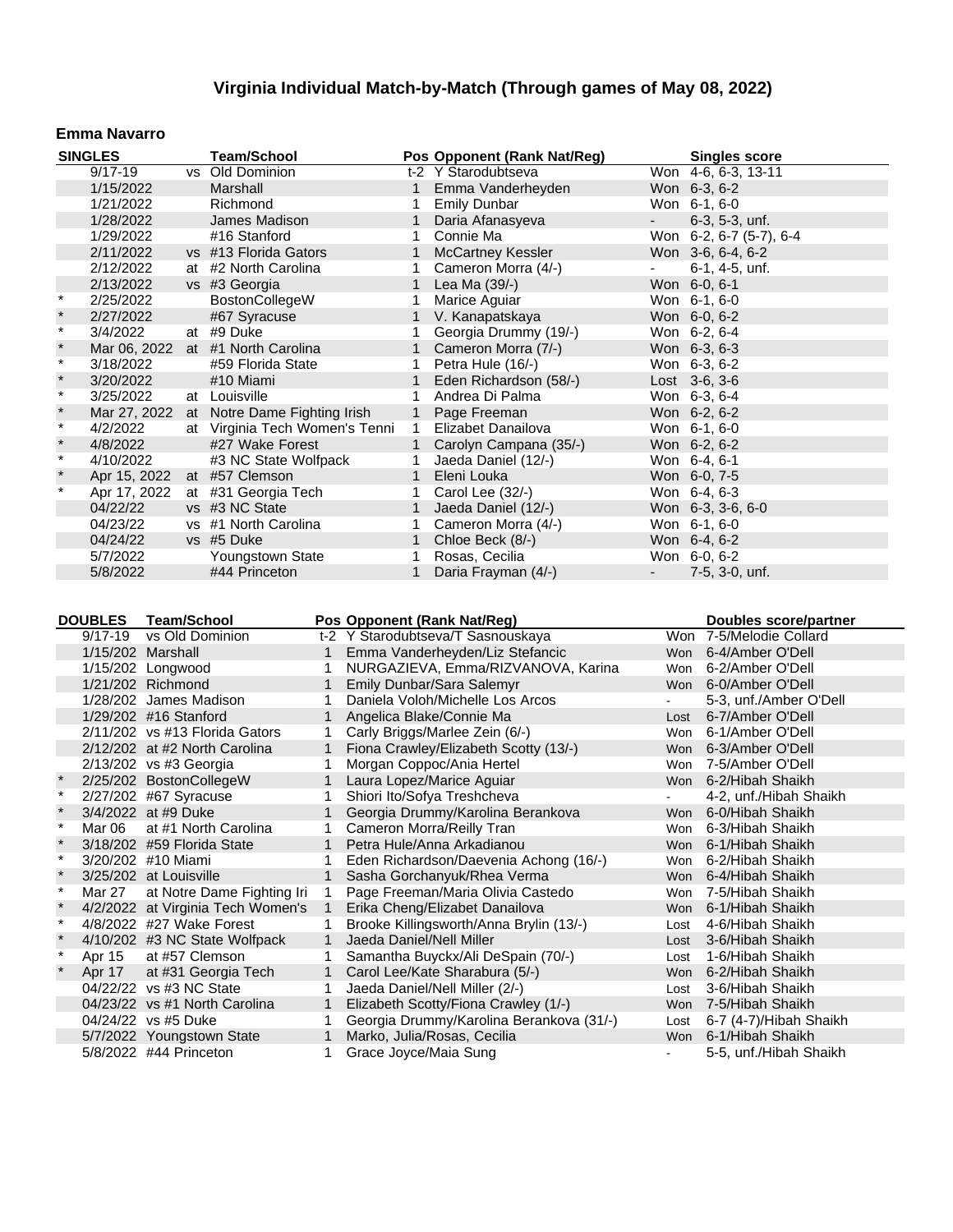#### **Amber O'Dell**

|               | <b>SINGLES</b> |    | <b>Team/School</b>             |    | Pos Opponent (Rank Nat/Reg) | <b>Singles score</b>        |
|---------------|----------------|----|--------------------------------|----|-----------------------------|-----------------------------|
|               | $9/17 - 19$    |    | vs Kansas                      |    | t-1 Sonia Smagina           | Lost 4-6, 4-6               |
|               | $9/17 - 19$    |    | vs Old Dominion                |    | t-2 Sahar Biran             | Won 6-3, 3-6, 10-7          |
|               | Sept. 24-26    |    | vs LSU                         |    | t-16 Nina Geissler          | Won 4-6, 7-5, 12-10         |
|               | Sept. 24-26    |    | vs Iowa State                  |    | t-Q Thasaporn Naklo         | Lost 4-6, 2-6               |
|               | Sept. 24-26    |    | vs Wake Forest                 |    | t-c Casie Wooten            | Lost $4-6, 2-6$             |
|               | Sept. 24-26    |    | vs Charlotte                   |    | t-c Ruxi Schech             | Lost $4-6, 4-6$             |
|               | 10/1-4/2021    |    | vs Richmond                    |    | t-64 Andrea Campodonico     | Won 6-2, 6-2                |
|               | 10/1-4/2021    |    | vs Virginia Tech               |    | t-32 Rita Pinto             | Lost 4-6, 7-5, 4-6          |
|               | 10/1-4/2021    |    | vs James Madison               |    | t-C Hope Moulin             | Won 6-3, 6-3                |
|               | 1/15/2022      |    | Marshall                       |    | 5 Gabrielle Clairotte       | Won 6-1, 7-5                |
|               | 1/15/2022      |    | Longwood                       | 5  | BARTON, Zoe                 | Won 6-1, 6-6                |
|               | 1/21/2022      |    | Richmond                       | 4  | Helene Heiberg              | Won 6-0, 6-0                |
|               | 1/29/2022      |    | #16 Stanford                   | 5. | Valencia Xu                 | $Last \, 3-6, 2-6$          |
|               | 2/4/2022       |    | #18 UCF                        | 4  | Marie Mattel (102/-)        | Lost $6-2, 5-7, 11-13$      |
| $\star$       | 2/25/2022      |    | BostonCollegeW                 | 4  | Natasha Irani               | Lost $1-6, 6-2, 0-1$ (6-10) |
| $\ast$        | 2/27/2022      |    | #67 Syracuse                   |    | 4 Zeynep Erman              | Won 6-0, 6-1                |
| $\pmb{\star}$ | 3/4/2022       |    | at #9 Duke                     |    | 4 Emma Jackson (53/-)       | Lost 1-6, 6-2, 1-6          |
| $\ast$        | Mar 06, 2022   |    | at #1 North Carolina           |    | 4 Fiona Crawley (35/-)      | Lost $4-6, 2-6$             |
| $\star$       | 3/25/2022      | at | Louisville                     | 4  | Tatiana Simova              | Lost $6-7$ $(7-9)$ , $3-6$  |
| $\star$       | Mar 27, 2022   |    | at Notre Dame Fighting Irish   |    | 5 Maria Olivia Castedo      | Won 6-2, 6-3                |
| $\star$       | 4/2/2022       |    | at Virginia Tech Women's Tenni | 4  | Erika Cheng                 | Won 6-3, 6-2                |
| $\star$       | 4/8/2022       |    | #27 Wake Forest                |    | 5 Brooke Killingsworth      | Lost 6-7 (5-7), 6-7 (5-7)   |
| $\star$       | Apr 15, 2022   |    | at #57 Clemson                 |    | 5 Samantha Buyckx           | Won 7-5, 3-6, 10-5          |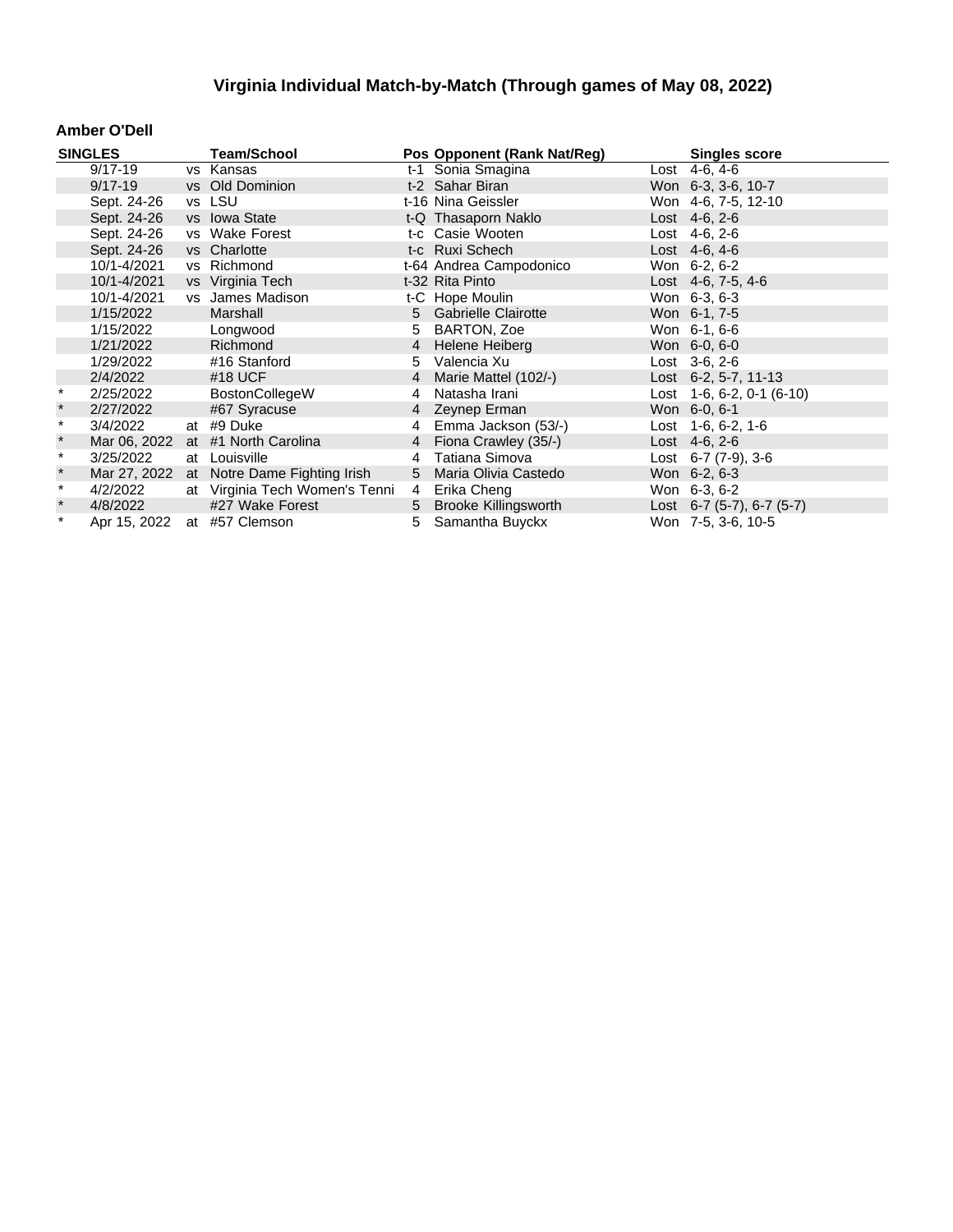#### **Amber O'Dell**

| <b>DOUBLES</b>           |                   | <b>Team/School</b>                |                                       | Pos Opponent (Rank Nat/Reg)           | Doubles score/partner |                            |
|--------------------------|-------------------|-----------------------------------|---------------------------------------|---------------------------------------|-----------------------|----------------------------|
| vs Kansas<br>$9/17 - 19$ |                   |                                   | t-1 Sonia Smagina/M Manyoma-Velasquez |                                       | Won 6-4/Nicole Kiefer |                            |
|                          | $9/17 - 19$       | vs Old Dominion                   |                                       | t-2 Sahar Biran/Alesya Yakubovich     |                       | Won 6-2/Sofia Munera       |
|                          |                   | Sep 24-2 vs Northwestern          |                                       | Maria Shusharina/Christina Hand       |                       | Lost 2-6/Sara Ziodato      |
|                          |                   | Sep 24-2 vs Florida               |                                       | Emily De Oliveira/Bente Spee          |                       | Won 6-4/Sara Ziodato       |
|                          |                   | 10/1-4/2 vs Virginia Tech         |                                       | t-32 Charlotte Cartledge/Rita Pinto   |                       | Won 6-1/Nicole Kiefer      |
|                          |                   | 10/1-4/2 vs Richmond              |                                       | t-16 Helen Heiberg/Marta Buendia      |                       | Won 6-4/Nicole Kiefer      |
|                          |                   | 10/1-4/2 vs West Virginia         |                                       | t-Q Penny Hsieh/Momoko Nagato         |                       | Lost 0-6/Nicole Kiefer     |
|                          | 1/15/202 Marshall |                                   | 1                                     | Emma Vanderheyden/Liz Stefancic       |                       | Won 6-4/Emma Navarro       |
|                          |                   | 1/15/202 Longwood                 |                                       | NURGAZIEVA, Emma/RIZVANOVA, Karina    | Won                   | 6-2/Emma Navarro           |
|                          |                   | 1/21/202 Richmond                 | 1                                     | Emily Dunbar/Sara Salemyr             |                       | Won 6-0/Emma Navarro       |
|                          |                   | 1/28/202 James Madison            | 1.                                    | Daniela Voloh/Michelle Los Arcos      | $\blacksquare$        | 5-3, unf./Emma Navarro     |
|                          |                   | 1/29/202 #16 Stanford             | 1.                                    | Angelica Blake/Connie Ma              | Lost                  | 6-7/Emma Navarro           |
|                          |                   | 2/4/2022 #18 UCF                  | 3                                     | Noel Saidenova/Nandini Sharma         | Lost                  | 3-6/Sara Ziodato           |
|                          |                   | 2/11/202 vs #13 Florida Gators    | $\mathbf{1}$                          | Carly Briggs/Marlee Zein (6/-)        |                       | Won 6-1/Emma Navarro       |
|                          |                   | 2/12/202 at #2 North Carolina     |                                       | Fiona Crawley/Elizabeth Scotty (13/-) | Won                   | 6-3/Emma Navarro           |
|                          |                   | 2/13/202 vs #3 Georgia            | 1                                     | Morgan Coppoc/Ania Hertel             |                       | Won 7-5/Emma Navarro       |
| $\star$                  |                   | 2/25/202 BostonCollegeW           | 2                                     | Stephanie Sanchez/Plobrung Plipuech   | Won                   | 6-2/Sofia Munera           |
|                          |                   | 2/27/202 #67 Syracuse             | $\overline{2}$                        | Polina Kozyreva/Miyuka Kimoto         |                       | Won 6-0/Sofia Munera       |
| $\ast$                   |                   | 3/4/2022 at #9 Duke               | $\overline{2}$                        | Chloe Beck/Margaryta Bilokin (32/-)   |                       | Won 6-4/Sofia Munera       |
|                          | Mar 06            | at #1 North Carolina              | $\overline{2}$                        | Elizabeth Scotty/Alle Sanford         |                       | Lost 4-6/Sofia Munera      |
| $\ast$                   |                   | 3/18/202 #59 Florida State        | 2                                     | Vic Allen/Kianah Motosono             |                       | 3-3, unf./Sofia Munera     |
|                          |                   | 3/20/202 #10 Miami                |                                       | Maya Tahan/Diana Khodan (72/-)        | Lost                  | 0-6/Sofia Munera           |
| $\pmb{\ast}$             |                   | 3/25/202 at Louisville            | 3.                                    | Dina Chaika/Chelsea Sawyer            | Won                   | 6-1/Sara Ziodato           |
| $\ast$                   | Mar 27            | at Notre Dame Fighting Iri        | 3                                     | Carrie Beckman/Nibedita Ghosh         |                       | Lost 2-6/Sara Ziodato      |
| $\ast$                   |                   | 4/2/2022 at Virginia Tech Women's | 3                                     | Rita Pinto/Chhinda Som                | $\blacksquare$        | 4-5, unf./Sara Ziodato     |
|                          |                   | 4/8/2022 #27 Wake Forest          | 3                                     | Carolyn Campana/Mia Ahmad             |                       | Won 7-5/Elaine Chervinsky  |
|                          |                   | 4/10/202 #3 NC State Wolfpack     | 3                                     | Priska Nugroho/Sophie Abrams          |                       | Won 6-3/Elaine Chervinsky  |
|                          | Apr 15            | at #57 Clemson                    | 3                                     | Daniella Medvedeva/Jenna Thompson     |                       | Won 6-2/Elaine Chervinsky  |
| $\ast$                   | Apr 17            | at #31 Georgia Tech               | 3                                     | Gia Cohen/Ruth Marsh                  | Lost                  | 2-6/Elaine Chervinsky      |
|                          |                   | 04/22/22 vs #3 NC State           | 3                                     | Sophie Abrams/Priska Nugroho          | Lost                  | 1-6/Elaine Chervinsky      |
|                          |                   | 04/23/22 vs #1 North Carolina     | 3                                     | Reilly Tran/Cameron Morra             | Won                   | 6-4/Elaine Chervinsky      |
|                          |                   | 04/24/22 vs #5 Duke               | 3                                     | Eliza Omirou/Margaryta Bilokin        |                       | Lost 2-6/Elaine Chervinsky |
|                          |                   | 5/7/2022 Youngstown State         | 3                                     | Rigazio, Elisa/Masarikova, Eliska     |                       | 2-5, unf./Sofia Munera     |
|                          |                   | 5/8/2022 #44 Princeton            | 3                                     | Zoe Howard/Neha Velaga                |                       | Won 7-5/Sofia Munera       |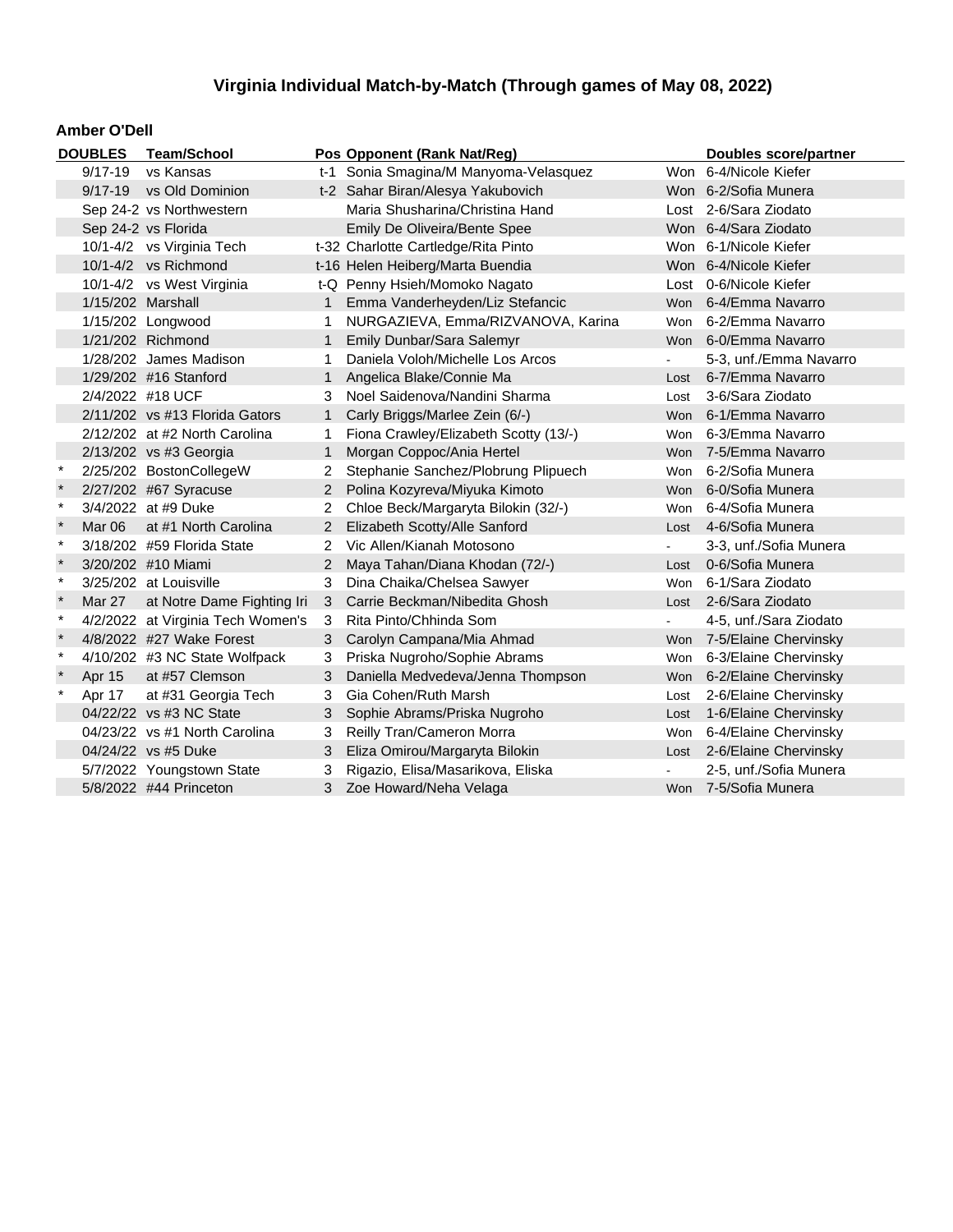### **Hibah Shaikh**

| <b>SINGLES</b> |                             | <b>Team/School</b>                        |                | Pos Opponent (Rank Nat/Reg) |                          | <b>Singles score</b>    |
|----------------|-----------------------------|-------------------------------------------|----------------|-----------------------------|--------------------------|-------------------------|
|                | $9/17 - 19$                 | vs Kansas                                 |                | t-1 M Manyoma-Velasquez     |                          | Won 6-4, 7-5            |
|                | $9/17 - 19$                 | vs Penn State                             |                | t-3 Sofiya Chekhlystova     |                          | Lost 1-6, 6-4, 6-10     |
|                | Sept. 23-26                 | vs Princeton                              |                | t-32 Neha Velaga            |                          | Lost 6-7, 7-5, 4-6      |
|                | Sept. 23-26                 | vs Tennessee                              |                | t-c Elonara Molinaro        |                          | Won 3-6, 6-3, 6-1       |
|                | Sept. 23-26                 | vs Oklahoma                               |                | t-c Marcelina Podlinska     |                          | Lost 3-6, 2-6           |
|                | Sept. 23-26                 | vs Miami                                  |                | t-c Diana Khodan            |                          | Lost 6-2, 5-7, 5-10     |
|                | 10/1-4/2021                 | vs Marshall                               |                | t-64 Madi Ballow            |                          | Won 6-2, 6-3            |
|                | 10/1-4/2021                 | vs Virginia Tech                          |                | t-32 Charlotte Cartledge    |                          | Won 6-2, 6-4            |
|                | 10/1-4/2021                 | vs West Virginia                          |                | t-Q Camilla Bossi           |                          | Won 2-6, 6-3, 6-4       |
|                | 10/22-25/2021 vs Penn State |                                           |                | t-32 Sofiya Chekhiystova    |                          | Lost 0-6, 3-6           |
|                | 10/22-25/2021 vs Maryland   |                                           |                | t-C Francesca Feodorov      |                          | Won 6-2, 6-2            |
|                | 10/22-25/2021 vs Liberty    |                                           |                | t-c Maria Parra Romero      |                          | Lost 4-6, 6-4, 7-10     |
|                | 1/15/2022                   | Marshall                                  | 6              | Jutte Van Hansewyck         |                          | Won 7-5, 7-5            |
|                | 1/15/2022                   | Longwood                                  | $\overline{4}$ | HEDERICH, Nina              |                          | Won 6-0, 6-1            |
|                | 1/21/2022                   | Richmond                                  | 6              | Sara Salemyr                |                          | Won 6-2, 6-2            |
|                | 1/28/2022                   | James Madison                             | 6              | Daniela Voloh               | $\sim$                   | 6-3, 2-1, unf.          |
|                | 2/4/2022                    | #18 UCF                                   | 6              | Nandini Sharma              |                          | Won 7-5, 6-3            |
|                | 2/11/2022                   | vs #13 Florida Gators                     | 6              | Sydney Berlin               |                          | Won 6-4, 7-5            |
|                | 2/12/2022                   | at #2 North Carolina                      | 6              | Anika Yarlagadda (74/-)     |                          | Lost 1-6, 0-6           |
|                | 2/13/2022                   | vs #3 Georgia                             | 6              | Meg Kowalski (46/-)         |                          | Lost 2-6, 5-7           |
| $\star$        | 2/25/2022                   | BostonCollegeW                            | 6              | Stephanie Sanchez           |                          | Won 6-3, 6-3            |
| $\star$        | 2/27/2022                   | #67 Syracuse                              | 6              | Ines Fonte                  |                          | Won 6-1, 6-2            |
| $\star$        | 3/4/2022                    | at #9 Duke                                | 6              | Ellie Coleman               |                          | Won 6-1, 6-2            |
| $\star$        | Mar 06, 2022                | at #1 North Carolina                      | 5              | Carson Tanguilig (25/-)     | $\blacksquare$           | 7-5, 5-2, unf.          |
| $\star$        | 3/18/2022                   | #59 Florida State                         | 4              | Kianah Motosono             |                          | Won 6-2, 6-2            |
| $\star$        | 3/20/2022                   | #10 Miami                                 | 5              | <b>Audrey Boch-Collins</b>  |                          | Lost 1-6, 0-6           |
| $\star$        | 3/25/2022                   | at Louisville                             | 5              | Tyra Richardson             |                          | Won 6-2, 6-2            |
| $\star$        |                             | Mar 27, 2022 at Notre Dame Fighting Irish | $\overline{4}$ | Nibedita Ghosh              |                          | Won 7-6 (0-3), 6-3      |
| $\star$        | 4/2/2022                    | at Virginia Tech Women's Tenni            | 3              | Dariya Radulova             |                          | Won 6-1, 6-4            |
| $\star$        | 4/8/2022                    | #27 Wake Forest                           | $\overline{4}$ | Samantha Martinelli         |                          | Lost 4-6, 6-4, 1-6      |
| $\star$        | 4/10/2022                   | #3 NC State Wolfpack                      | 5              | Sophie Abrams               |                          | Won 6-2, 6-3            |
| $\pmb{\ast}$   | Apr 15, 2022                | at #57 Clemson                            | $\overline{4}$ | Ali DeSpain                 |                          | Won 1-6, 6-2, 7-6 (7-2) |
| $\ast$         | Apr 17, 2022                | at #31 Georgia Tech                       | 5              | Gia Cohen                   |                          | Won 6-3, 3-6, 7-5       |
|                | 04/22/22                    | vs #3 NC State                            | 5              | Amelia Rajecki              |                          | Won 7-5, 4-6, 6-0       |
|                | 04/23/22                    | vs #1 North Carolina                      | 5              | Carson Tanguilig (49/-)     |                          | Lost 1-6, 4-6           |
|                | 04/24/22                    | vs #5 Duke                                | 5              | Margaryta Bilokin           | $\overline{\phantom{a}}$ | 5-7, 6-4, 3-3, unf.     |
|                | 5/7/2022                    | Youngstown State                          | 5              | Stanmore, Jessica           |                          | Won 6-0, 6-2            |
|                | 5/8/2022                    | #44 Princeton                             | 5              | Zoe Howard                  |                          | Won 6-4, 6-2            |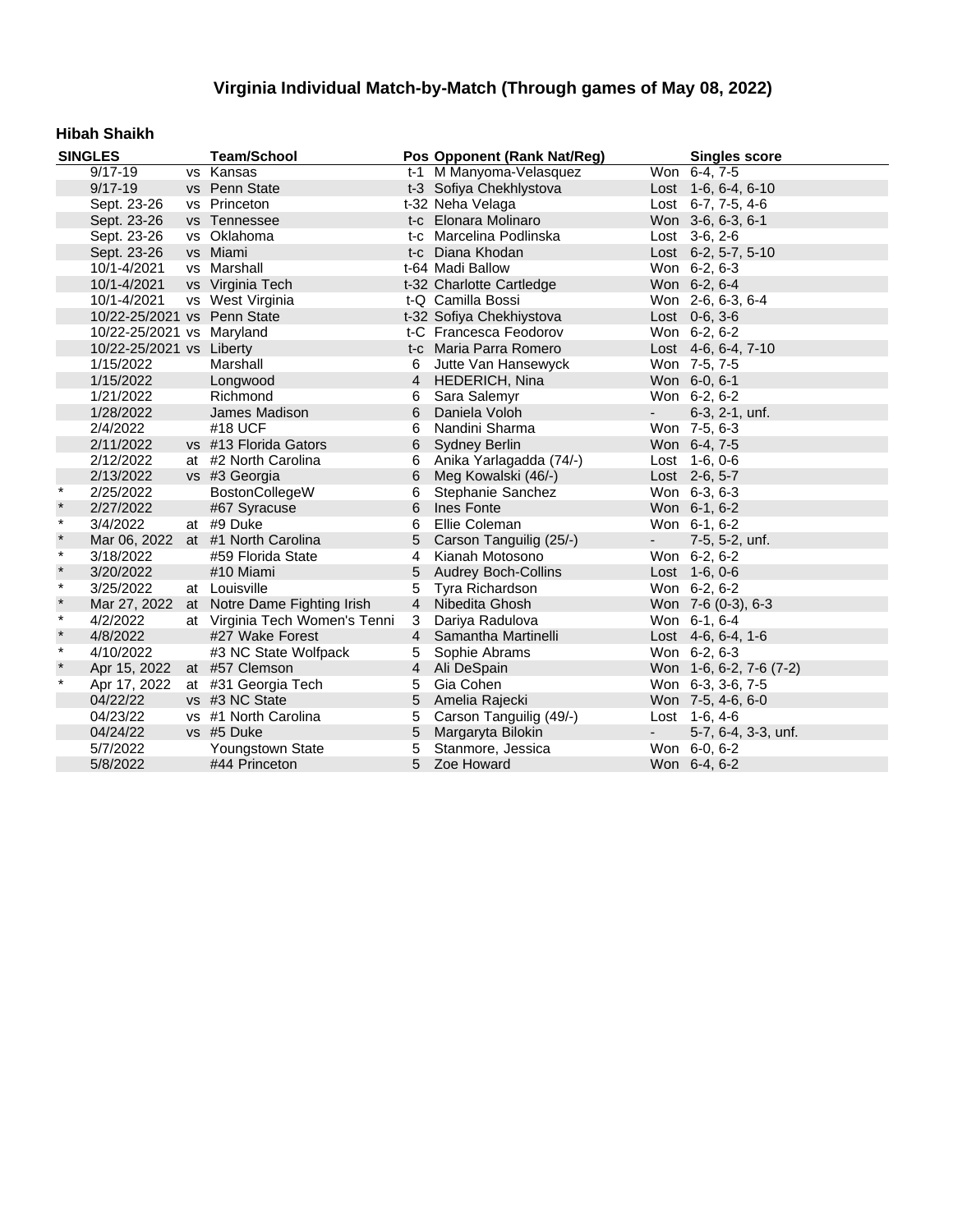#### **Hibah Shaikh**

|              | <b>DOUBLES</b>    | <b>Team/School</b>                                           |              | Pos Opponent (Rank Nat/Reg)              |                      | Doubles score/partner               |
|--------------|-------------------|--------------------------------------------------------------|--------------|------------------------------------------|----------------------|-------------------------------------|
|              |                   | 9/17-19 vs NC State Wolfpack<br>t-3 Sophie Abrams/Sara Nayar |              |                                          | Won 6-3/Sofia Munera |                                     |
|              | Sep 23-2 vs UCF   |                                                              |              | Marie Mattel/Nandini Sharma              |                      | Lost 6-7 (0-5)/Melodie Collard      |
|              |                   | Sep 23-2 vs Princeton                                        |              | Victoria Hu/Neha Velaga                  |                      | Won 6-4/Melodie Collard             |
|              |                   | Sep 23-2 vs Tennessee                                        |              | Tenika McGiffin/Elonara Molinaro         |                      | Won 6-1/Melodie Collard             |
|              |                   | 10/22-25 vs Penn State                                       |              | t-16 Karly Friedland/Alexandra Nielsen   |                      | Won 8-7/Melodie Collard             |
|              |                   | 10/22-25 vs West Virginia                                    |              | t-qf Momoko Nagato/Penny Hsieh           |                      | Won 8-6/Melodie Collard             |
|              |                   | 10/22-25 vs Maryland                                         |              | t-sf JoJo Bach/Marta Perez Mar           |                      | Won 6-3, 6-4/Melodie Collard        |
|              |                   | 10/22-25 vs Old Dominion                                     |              | t-f T Sasnouskaya/Y Starodubtseva        |                      | Lost 7-6, 6-7, 4-10/Melodie Collard |
|              |                   | 11/4-7/2 vs Stanford                                         |              | t-16 Connie Ma/Angelica Blake            |                      | Lost 6-3, 2-6, 5-10/Melodie Collard |
|              | 11/4-7/2 vs Yale  |                                                              |              | C16 Jessie Gong/Chelsea Kung             |                      | Won 6-3, 7-5/Melodie Collard        |
|              |                   | $11/4 - 7/2$ vs Alabama                                      |              | CQ Loudmilla Bencheikh/Anne Marie Hiser  |                      | Won 6-4, 6-0/Melodie Collard        |
|              | 11/4-7/2 vs Penn  |                                                              |              | CS Iulia Bryzgalova/Marija Curnic        |                      | Won 2-6, 7-6, 10-6/Melodie Collard  |
|              |                   | 11/4-7/2 vs Florida                                          |              | t-CF Carly Briggs/Marlee Zein            |                      | Lost 3-6, 6-4, 9-11/Melodie Collard |
|              | 1/15/202 Marshall |                                                              | 3            | Jutte Van Hansewyck/Gabrielle Clairotte  | Won                  | 6-1/Sofia Munera                    |
|              |                   | 1/15/202 Longwood                                            | 3            | JOLLIFF, Briee/BARTON, Zoe               | Won                  | 6-1/Sofia Munera                    |
|              |                   | 1/21/202 Richmond                                            | 3            | Helene Heiberg/Marta Buendia             |                      | Won 6-1/Sofia Munera                |
|              |                   | 1/28/202 James Madison                                       | 3            | Amanda Nord/Natalia Nikolopoulou         |                      | Won 6-1/Sofia Munera                |
|              |                   | 1/29/202 #16 Stanford                                        | 3            | Ana Geller/Niluka Madurawe               | Lost                 | 5-7/Sofia Munera                    |
|              | 2/4/2022 #18 UCF  |                                                              | 2            | Marie Mattel/Nadja Bay Christians        | Won                  | 6-4/Sofia Munera                    |
|              |                   | $2/11/202$ vs #13 Florida Gators                             | 3            | McCartney Kessler/Emma Shelton           | Lost                 | 6-7 (3-7)/Sofia Munera              |
|              |                   | 2/12/202 at #2 North Carolina                                | 3            | Alle Sanford/Reilly Tran                 | Lost                 | 3-6/Sofia Munera                    |
|              |                   | 2/13/202 vs #3 Georgia                                       | 3            | Lea Ma/Meg Kowalski                      |                      | 5-4, unf./Sofia Munera              |
| $\star$      |                   | 2/25/202 BostonCollegeW                                      | 1            | Laura Lopez/Marice Aguiar                |                      | Won 6-2/Emma Navarro                |
| $\star$      |                   | 2/27/202 #67 Syracuse                                        | $\mathbf{1}$ | Shiori Ito/Sofya Treshcheva              | $\blacksquare$       | 4-2, unf./Emma Navarro              |
| $\star$      |                   | 3/4/2022 at #9 Duke                                          | 1            | Georgia Drummy/Karolina Berankova        |                      | Won 6-0/Emma Navarro                |
| $\ast$       | Mar 06            | at #1 North Carolina                                         | $\mathbf{1}$ | Cameron Morra/Reilly Tran                |                      | Won 6-3/Emma Navarro                |
| $\pmb{\ast}$ |                   | 3/18/202 #59 Florida State                                   | 1            | Petra Hule/Anna Arkadianou               | Won                  | 6-1/Emma Navarro                    |
| $\star$      |                   | 3/20/202 #10 Miami                                           | $\mathbf{1}$ | Eden Richardson/Daevenia Achong (16/-)   |                      | Won 6-2/Emma Navarro                |
| $\star$      |                   | 3/25/202 at Louisville                                       | $\mathbf 1$  | Sasha Gorchanyuk/Rhea Verma              |                      | Won 6-4/Emma Navarro                |
| $\star$      | Mar 27            | at Notre Dame Fighting Iri                                   | $\mathbf{1}$ | Page Freeman/Maria Olivia Castedo        |                      | Won 7-5/Emma Navarro                |
| $\star$      |                   | 4/2/2022 at Virginia Tech Women's                            | $\mathbf{1}$ | Erika Cheng/Elizabet Danailova           | Won                  | 6-1/Emma Navarro                    |
| $\star$      |                   | 4/8/2022 #27 Wake Forest                                     | $\mathbf{1}$ | Brooke Killingsworth/Anna Brylin (13/-)  | Lost                 | 4-6/Emma Navarro                    |
| $\ast$       |                   | 4/10/202 #3 NC State Wolfpack                                | 1            | Jaeda Daniel/Nell Miller                 | Lost                 | 3-6/Emma Navarro                    |
| $\star$      | Apr 15            | at #57 Clemson                                               | $\mathbf{1}$ | Samantha Buyckx/Ali DeSpain (70/-)       | Lost                 | 1-6/Emma Navarro                    |
| $\star$      | Apr 17            | at #31 Georgia Tech                                          | 1            | Carol Lee/Kate Sharabura (5/-)           | Won                  | 6-2/Emma Navarro                    |
|              |                   | 04/22/22 vs #3 NC State                                      | $\mathbf{1}$ | Jaeda Daniel/Nell Miller (2/-)           | Lost                 | 3-6/Emma Navarro                    |
|              |                   | 04/23/22 vs #1 North Carolina                                | 1            | Elizabeth Scotty/Fiona Crawley (1/-)     | Won                  | 7-5/Emma Navarro                    |
|              |                   | 04/24/22 vs #5 Duke                                          | $\mathbf{1}$ | Georgia Drummy/Karolina Berankova (31/-) | Lost                 | 6-7 (4-7)/Emma Navarro              |
|              |                   | 5/7/2022 Youngstown State                                    | 1            | Marko, Julia/Rosas, Cecilia              | Won                  | 6-1/Emma Navarro                    |
|              |                   | 5/8/2022 #44 Princeton                                       | $\mathbf{1}$ | Grace Joyce/Maia Sung                    |                      | 5-5, unf./Emma Navarro              |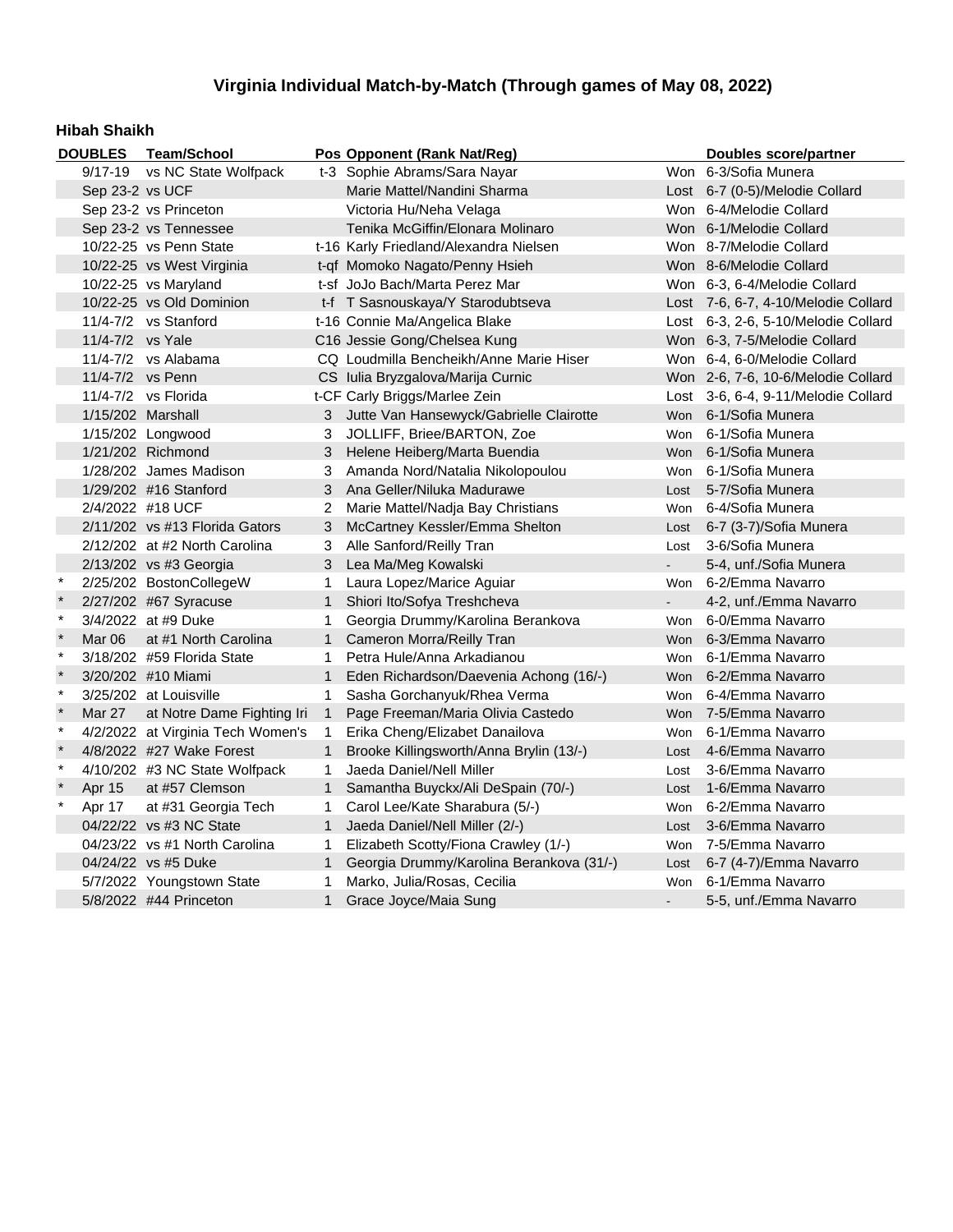#### **Natasha Subhash**

|         | <b>SINGLES</b>                 | <b>Team/School</b>                |                | Pos Opponent (Rank Nat/Reg)   |                          | <b>Singles score</b>      |
|---------|--------------------------------|-----------------------------------|----------------|-------------------------------|--------------------------|---------------------------|
|         | $9/17 - 19$                    | vs Old Dominion                   |                | t-2 Marina Alcaide            |                          | Won 6-3, 2-6, 10-7        |
|         | Sept. 23-26                    | vs Princeton                      |                | t-32 Daria Frayman            |                          | Lost 2-6, 3-6             |
|         | Sept. 23-26                    | vs UCF                            |                | t-c Evgeniya Levashova (80/-) |                          | Lost 3-6, 6-7             |
|         | Sept. 23-26                    | vs USC                            |                | t-c Grace Piper               |                          | Won 7-5, 6-7, 10-6        |
|         | Sept. 23-26                    | vs South Carolina                 |                | t-c Megan Davies (50/-)       |                          | Won 6-4, 6-4              |
|         | Sept. 23-26                    | vs South Carolina                 |                | t-c Ayana Akli (29/-)         |                          | Lost 5-7, 5-7             |
|         | 10/22-25/2021 vs West Virginia |                                   |                | t-32 Momoko Nagato            |                          | Won 6-1, 6-0              |
|         |                                | 10/22-25/2021 vs James Madison    |                | t-16 Daria Afanasyeva         |                          | Won 6-4, 6-0              |
|         |                                | 10/22-25/2021 vs William & Mary   |                | t-qf Mila Saric               |                          | Won 2-6, 7-5, 6-2         |
|         | 10/22-25/2021 vs Old Dominion  |                                   |                | t-sf T Sasnouskaya            |                          | Won 7-5, 1-6, 6-1         |
|         | 10/22-25/2021 vs Virginia      |                                   |                | t-f Elaine Chervinsky         |                          | Won 6-4, 6-2              |
|         | 11/4-7/2021                    | vs North Carolina                 |                | t-32 Riley Tran (88/-)        |                          | Lost 6-7, 5-7             |
|         | 11/4-7/2021                    | vs Princeton                      |                | c16 Victoria Hu               |                          | Won 6-3, 6-0              |
|         | 11/4-7/2021                    | vs Texas                          |                | cqf Kylie Collins (67/-)      |                          | Won 1-6, 6-3, 6-2         |
|         | 11/4-7/2021                    | vs Stanford                       |                | csf Alexandra Yepifanova      |                          | Lost 2-6, 3-6             |
|         | 1/15/2022                      | Marshall                          | 3 <sup>7</sup> | <b>Madi Ballow</b>            |                          | Won 6-0, 6-1              |
|         | 1/15/2022                      | Longwood                          | 2              | SAEZ, Maria                   |                          | Won 6-0, 6-1              |
|         | 1/28/2022                      | James Madison                     | 3              | Kylie Moulin                  | $\sim$                   | 6-2, 5-2, unf.            |
|         | 1/29/2022                      | #16 Stanford                      | 3              | Angelica Blake                |                          | Won 7-6, 6-1              |
|         | 2/4/2022                       | #18 UCF                           | $2^{\circ}$    | Evgeniya Levashova (37/-)     |                          | Won 6-3, 7-6 (6-8), 12-10 |
|         | 2/11/2022                      | vs #13 Florida Gators             | 3              | Marlee Zein (61/-)            |                          | Lost 3-6, 6-0, 2-6        |
|         | 2/12/2022                      | at #2 North Carolina              | 3              | Reilly Tran (7/-)             | $\sim$                   | 7-6 (7-3), 0-1, unf.      |
|         | 2/13/2022                      | vs #3 Georgia                     |                | 2 Mell Reasco (10/-)          |                          | Won 6-3, 6-0              |
| $\star$ | 2/25/2022                      | BostonCollegeW                    |                | 2 Plobrung Plipuech           |                          | Won 6-3, 6-2              |
| $\star$ | 2/27/2022                      | #67 Syracuse                      | $\overline{2}$ | Miyuka Kimoto                 |                          | Won 6-3, 6-1              |
| $\star$ | 3/4/2022                       | at #9 Duke                        | $\overline{2}$ | Chloe Beck (11/-)             |                          | Lost $0-6, 1-6$           |
| $\star$ |                                | Mar 06, 2022 at #1 North Carolina | $\overline{2}$ | Elizabeth Scotty (13/-)       | $\blacksquare$           | 2-6, 6-1, 1-5, unf.       |
| $\star$ | 3/18/2022                      | #59 Florida State                 |                | 2 Vic Allen                   |                          | Lost 6-4, 2-6, 0-1        |
| $\star$ | 3/20/2022                      | #10 Miami                         | 3              | Isabella Pfennig (112/-)      |                          | Lost 2-6, 2-6             |
| $\star$ | 3/25/2022                      | at Louisville                     | $\overline{2}$ | Rhea Verma                    |                          | Won 6-3, 6-3              |
| $\star$ | Mar 27, 2022                   | at Notre Dame Fighting Irish      | $\overline{2}$ | Julia Andreach                |                          | Won 6-3, 6-1              |
| $\star$ | 4/2/2022                       | at Virginia Tech Women's Tenni    |                | 2 Tamara Barad Itzhaki        |                          | Won 6-3, 6-0              |
| $\star$ | 4/8/2022                       | #27 Wake Forest                   |                | 2 Anna Campana                |                          | Won 7-5, 6-2              |
| $\star$ | 4/10/2022                      | #3 NC State Wolfpack              |                | 2 Abigail Rencheli (33/-)     |                          | Won 6-4, 6-2              |
| $\star$ | Apr 15, 2022                   | at #57 Clemson                    | $\overline{2}$ | Cristina Mayorova (106/-)     |                          | Won 7-6 (7-0), 6-0        |
| $\star$ | Apr 17, 2022                   | at #31 Georgia Tech               | $2^{\circ}$    | Kylie Bilchev (79/-)          |                          | Won 2-6, 6-4, 6-2         |
|         | 04/22/22                       | vs #3 NC State                    | $\overline{2}$ | Abigail Rencheli (40/-)       |                          | Lost 4-6, 3-6             |
|         | 04/23/22                       | vs #1 North Carolina              |                | 2 Elizabeth Scotty (22/-)     |                          | Won 6-4, 2-6, 6-4         |
|         | 04/24/22                       | vs #5 Duke                        | $\overline{2}$ | Georgia Drummy (14/-)         |                          | Lost 3-6, 2-6             |
|         | 5/7/2022                       | Youngstown State                  | $\overline{2}$ | Masarikova, Eliska            | $\overline{\phantom{a}}$ | 6-4, 4-0, unf.            |
|         | 5/8/2022                       | #44 Princeton                     |                | 2 Neha Velaga                 |                          | Won 6-3, 6-3              |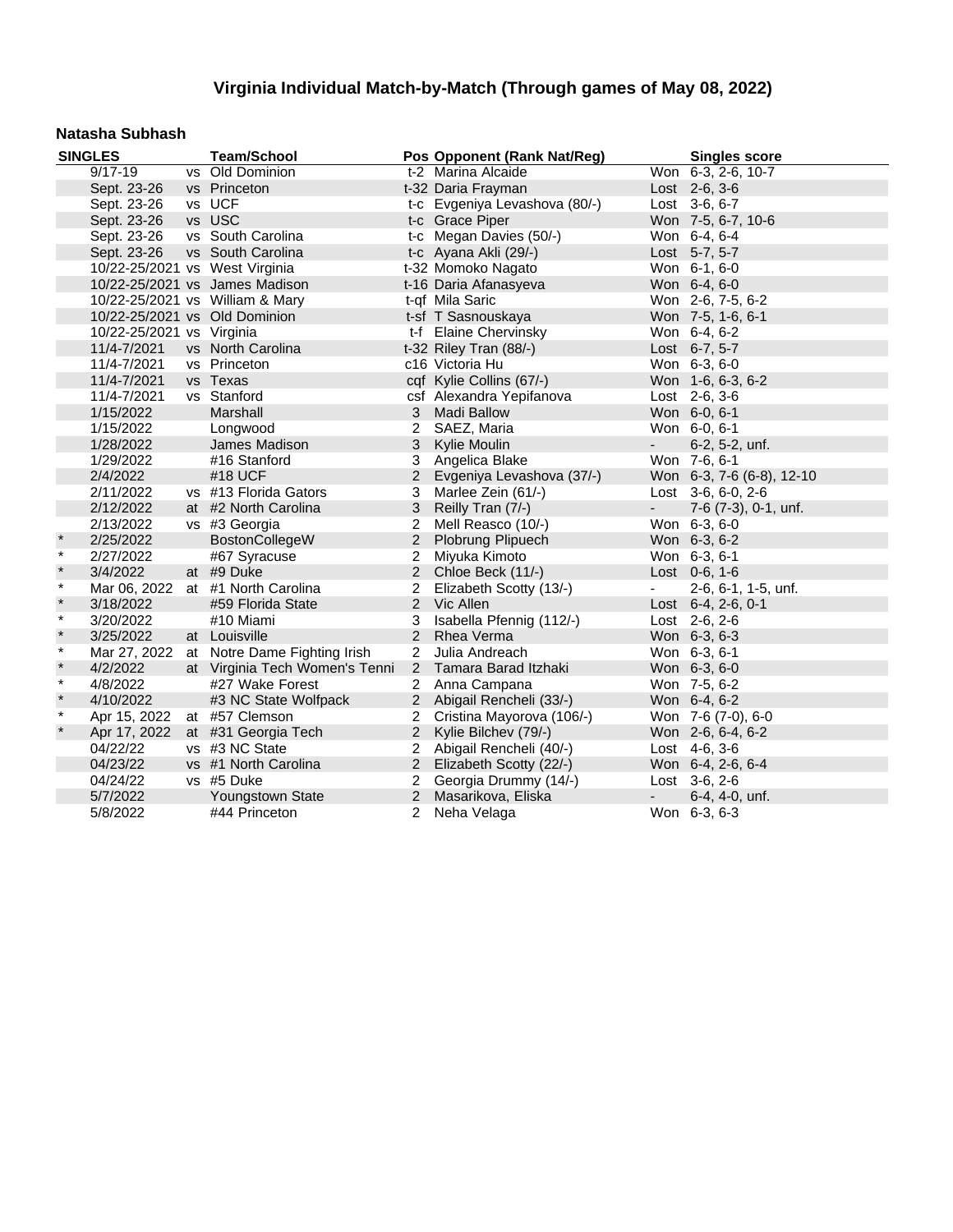#### **Natasha Subhash**

|              | <b>DOUBLES</b>    | <b>Team/School</b>                |                      | Pos Opponent (Rank Nat/Reg)                |            | <b>Doubles score/partner</b>    |
|--------------|-------------------|-----------------------------------|----------------------|--------------------------------------------|------------|---------------------------------|
|              | $9/17 - 19$       | vs Auburn                         |                      | t-1 Georgie Axon/Madeline Meredith         |            | Won 7-6/Sofia Munera            |
|              |                   | 9/17-19 vs Old Dominion           |                      | t-2 Marina Alcaide/A Viktorovich           |            | Won 6-0/Elaine Chervinsky       |
|              |                   | Sep 23-2 vs Ohio State            |                      | L Marzal Martinez/Luna Dormet              |            | Lost 3-6/Elaine Chervinsky      |
|              |                   | Sep 23-2 vs Tennessee             |                      | Elonara Molinaro/Tenika McGiffin           |            | Lost 4-6/Elaine Chervinsky      |
|              |                   | Sep 23-2 vs Princeton             |                      | Victoria Hu/Neha Velaga                    |            | Won 6-0/Elaine Chervinsky       |
|              |                   | 10/22-25 vs George Washington     |                      | t-16 Stella Wiesemann/Katarina Marinkovikj |            | Won 8-4/Sofia Munera            |
|              |                   | 10/22-25 vs Maryland              |                      | t-qf Marta Perez Mar/JoJo Bach             |            | Lost 7-8/Sofia Munera           |
|              |                   | 11/4-7/2 vs Northwestern          |                      | t-16 Hannah McColgan/Sydney Pratt          |            | Won 7-5, 5-7, 10-6/Sofia Munera |
|              |                   | 11/4-7/2 vs North Carolina        |                      | t-Q Cameron Morra/Carson Tanguilig         |            | Lost 3-6, 2-6/Sofia Munera      |
|              | 1/15/202 Marshall |                                   |                      | 2 Madi Ballow/Aisling McGrane              | <b>Won</b> | 6-0/Elaine Chervinsky           |
|              |                   | 1/15/202 Longwood                 | 2                    | SAEZ, Maria/HEDERICH, Nina                 | Won        | 6-0/Elaine Chervinsky           |
|              |                   | 1/21/202 Richmond                 | $\overline{2}$       | Polina Shitikova/Carly Cohen               | <b>Won</b> | 6-1/Elaine Chervinsky           |
|              |                   | 1/28/202 James Madison            | 2                    | Daria Afanasyeva/Kylie Moulin              | Won        | 6-2/Elaine Chervinsky           |
|              |                   | 1/29/202 #16 Stanford             | $\mathbf{2}$         | Valencia Xu/Alexandra Yepifanova           | <b>Won</b> | 7-5/Elaine Chervinsky           |
|              | 2/4/2022 #18 UCF  |                                   |                      | Valeriya Zeleva/Evgeniya Levashova (50/-)  | Won        | 6-2/Elaine Chervinsky           |
|              |                   | 2/11/202 vs #13 Florida Gators    | 2                    | Alicia Dudeney/Bente Spee (27/-)           | Lost       | 6-7 (8-10)/Elaine Chervinsky    |
|              |                   | 2/12/202 at #2 North Carolina     |                      | Cameron Morra/Carson Tanguilig (56/-)      | Won        | 6-4/Elaine Chervinsky           |
|              |                   | 2/13/202 vs #3 Georgia            | $\overline{2}$       | Mell Reasco/Dasha Vidmanova                | <b>Won</b> | 7-5/Elaine Chervinsky           |
| $\ast$       |                   | 2/25/202 BostonCollegeW           | 3                    | Sophia Edwards/Hailey Wilcox               | <b>Won</b> | 6-4/Sara Ziodato                |
|              |                   | 2/27/202 #67 Syracuse             | 3                    | V. Kanapatskaya/Ines Fonte                 | <b>Won</b> | 6-0/Sara Ziodato                |
| $\pmb{\ast}$ |                   | 3/4/2022 at #9 Duke               | 3                    | Ellie Coleman/Eliza Omirou                 | Lost       | 4-6/Sara Ziodato                |
| $\star$      | Mar 06            | at #1 North Carolina              | 3                    | Carson Tanguilig/Fiona Crawley             | Lost       | 6-7 (4-7)/Sara Ziodato          |
| $\star$      |                   | 3/18/202 #59 Florida State        | 3                    | Olympe Lancelot/Lesedi Jacobs              | Won        | 6-0/Elaine Chervinsky           |
| $\star$      |                   | 3/20/202 #10 Miami                | 3                    | Isabella Pfennig/Audrey Boch-Collins       | Lost       | 2-6/Elaine Chervinsky           |
| $\star$      |                   | 3/25/202 at Louisville            | 2                    | Tatiana Simova/Andrea Di Palma             |            | 5-4, unf./Sofia Munera          |
| $\star$      | Mar 27            | at Notre Dame Fighting Iri        | $2^{\circ}$          | Julia Andreach/Meghan Coleman              | <b>Won</b> | 6-3/Sofia Munera                |
| $\star$      |                   | 4/2/2022 at Virginia Tech Women's | $\mathbf{2}^{\circ}$ | Annie Clark/Katie Andreini                 | <b>Won</b> | 6-2/Sofia Munera                |
| $\star$      |                   | 4/8/2022 #27 Wake Forest          | $\overline{2}$       | Samantha Martinelli/Peyton Pesavento       | <b>Won</b> | 6-3/Sofia Munera                |
| $\ast$       |                   | 4/10/202 #3 NC State Wolfpack     | 2                    | Amelia Rajecki/Abigail Rencheli (26/-)     | Lost       | 4-6/Sofia Munera                |
| $\star$      | Apr 15            | at #57 Clemson                    | $\mathbf{2}$         | Cristina Mayorova/Eleni Louka              | <b>Won</b> | 6-4/Sofia Munera                |
| $\ast$       | Apr 17            | at #31 Georgia Tech               | 2                    | Kylie Bilchev/Ava Hrastar (34/-)           | <b>Won</b> | 7-6 (10-8)/Sofia Munera         |
|              |                   | 04/22/22 vs #3 NC State           | $\mathbf{2}$         | Amelia Rajecki/Abigail Rencheli (26/-)     | $\sim$     | 4-5, unf./Sofia Munera          |
|              |                   | 04/23/22 vs #1 North Carolina     | 2                    | Alle Sanford/Carson Tanguilig              | Lost       | 1-6/Sofia Munera                |
|              |                   | 04/24/22 vs #5 Duke               | $\mathbf{2}$         | Chloe Beck/Ellie Coleman (27/-)            | Won        | 6-1/Sofia Munera                |
|              |                   | 5/7/2022 Youngstown State         | 2                    | Stanmore, Jessica/Minich, Lili             | Won        | 6-0/Elaine Chervinsky           |
|              |                   | 5/8/2022 #44 Princeton            | $\overline{2}$       | Daria Frayman/Nathalie Rodilosso           | Won        | 6-3/Elaine Chervinsky           |